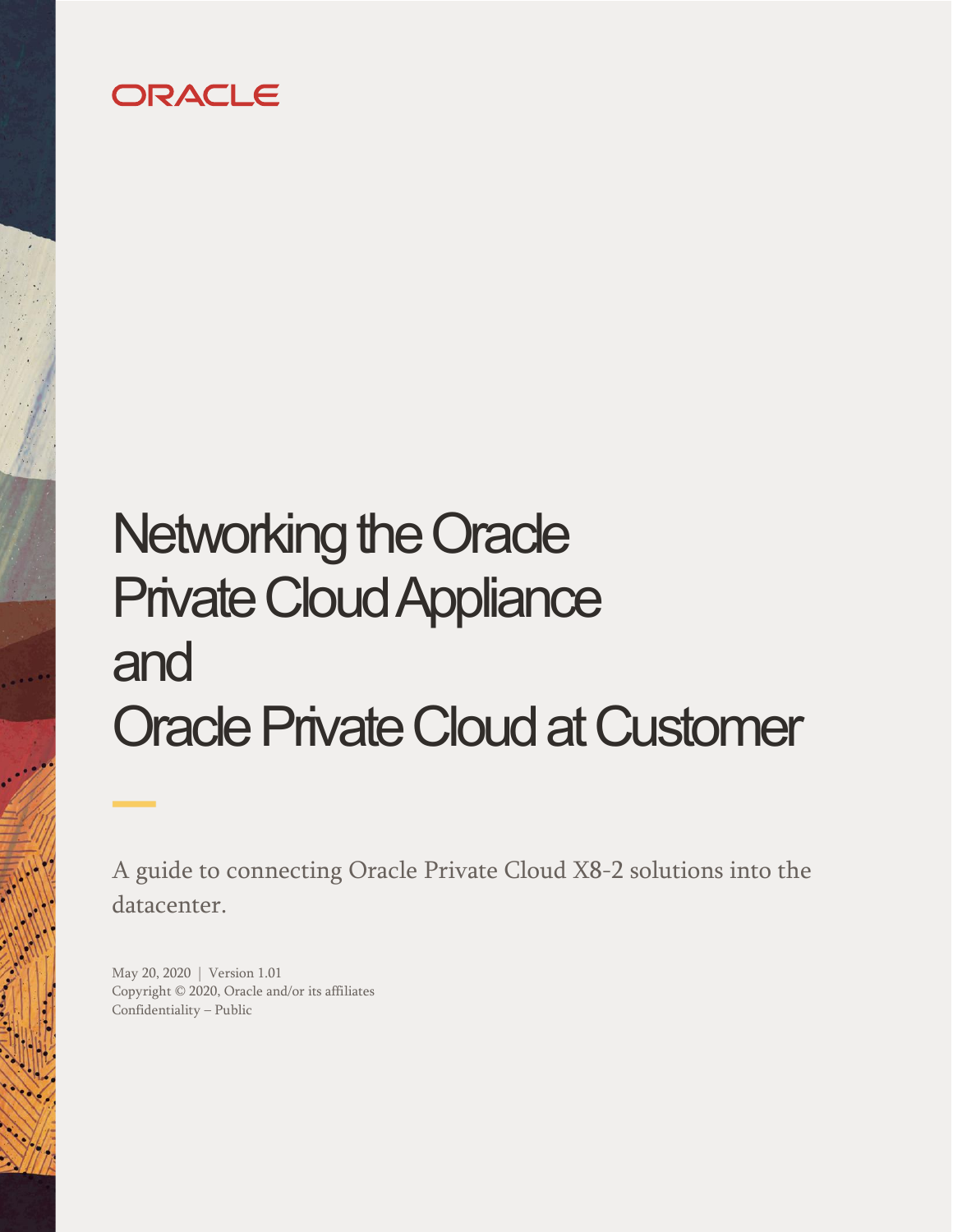# <span id="page-1-1"></span>PURPOSE STATEMENT

<span id="page-1-0"></span>This document provides an overview of features and enhancements included in release Oracle Private Cloud Appliance X8-2 and Oracle Private Cloud at Customer X8-2 Release 2.4.2 . It is intended solely to help you assess the business benefits and plan for the installation of Oracle Private Cloud Release [Oracle Private Cloud Appliance X8-2 and Oracle Private Cloud at Customer X8-2 Release 2.4.2 w](#page-1-0)ithin your I.T. projects.

# <span id="page-1-2"></span>DISCLAIMER

This document in any form, software or printed matter, contains proprietary information that is the exclusive property of Oracle. Your access to and use of this confidential material is subject to the terms and conditions of your Oracle software license and service agreement, which has been executed and with which you agree to comply. This document and information contained herein may not be disclosed, copied, reproduced or distributed to anyone outside Oracle without prior written consent of Oracle. This document is not part of your license agreement nor can it be incorporated into any contractual agreement with Oracle or its subsidiaries or affiliates.

This document is for informational purposes only and is intended solely to assist you in planning for the implementation and upgrade of the product features described. It is not a commitment to deliver any material, code, or functionality, and should not be relied upon in making purchasing decisions. The development, release, and timing of any features or functionality described in this document remains at the sole discretion of Oracle.

Due to the nature of the product architecture, it may not be possible to safely include all features described in this document without risking significant destabilization of the code.

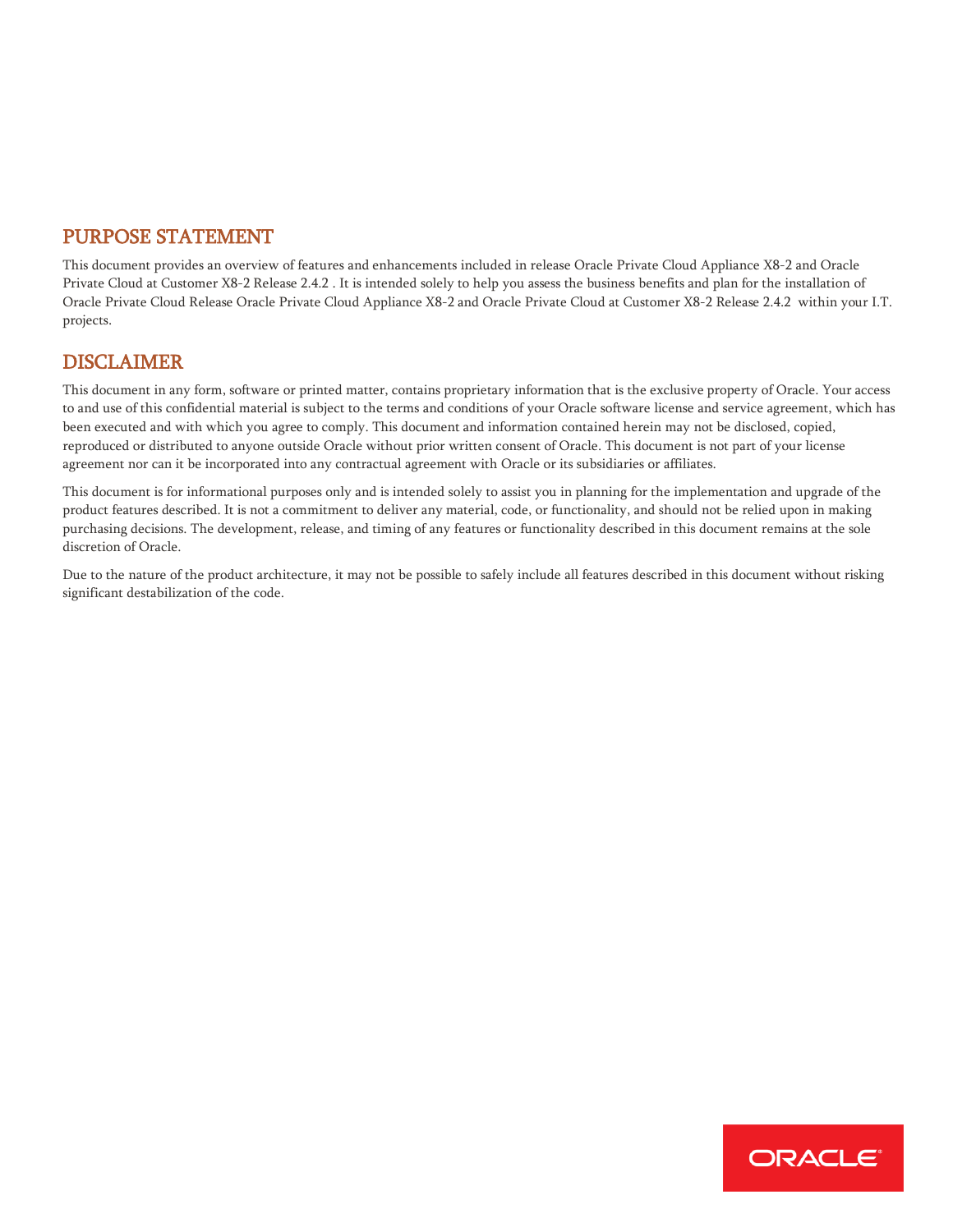# TABLE OF CONTENTS

| <b>Purpose Statement</b>                         | 2              |
|--------------------------------------------------|----------------|
| Disclaimer                                       | 2              |
| Disclaimers For Pre-Release, Pre-GA Products     | $\overline{2}$ |
| Introduction                                     | 4              |
| Advantages of the Private Cloud Appliance        | 5              |
| Management nodes                                 | 6              |
| Integrated ZS7-2 Storage                         | 6              |
| Compute Nodes                                    | 6              |
| Network Infrastructure                           | 6              |
| <b>Oracle Private Cloud Appliance Networking</b> | 6              |
| Network connectivity                             | 7              |
| A word on internal network addressing            | 7              |
| Virtual Machine Networking                       | 8              |
| <b>Additional Networks</b>                       | 8              |
| <b>Administration Network</b>                    | 8              |
| Management Network                               | 9              |
| Data Network                                     | 9              |
| Software Defined Networking                      | 9              |
| Considering network segregation                  | 10             |
| <b>Connecting to the Data Center Network</b>     | 11             |
| Physical Connection to the Data Center Network   | 11             |
| Configuration of the Data Center Switch Ports    | 12             |
| Cisco UPLINK ToR Configuration                   | 13             |
| Juniper Uplink ToR Configuration                 | 13             |
| Required Information and Configuring the PCA.    | 15             |
| <b>Creating Custom Networks</b>                  | 17             |
| Creating a Custom Network                        | 17             |
| Deleting a Custom Network                        | 20             |
| <b>Creating OVM networks</b>                     | 21             |
| Creating and Managing VLAN Interfaces            | 22             |
| Navigation Pane                                  | 22             |
| Management Pane                                  | 22             |
| Create VLAN Interfaces                           | 23             |
| Edit VLAN Interfaces                             | 24             |
| Delete VLAN Interfaces                           | 24             |
| Creating and Managing Networks                   | 24             |
| <b>Edit Existing Network</b>                     | 27             |
| Delete Existing Network                          | 29             |
| <b>Best Practices for PCA Networking</b>         | 29             |
| Restrictions                                     | 30             |
| Conclusion                                       | 31             |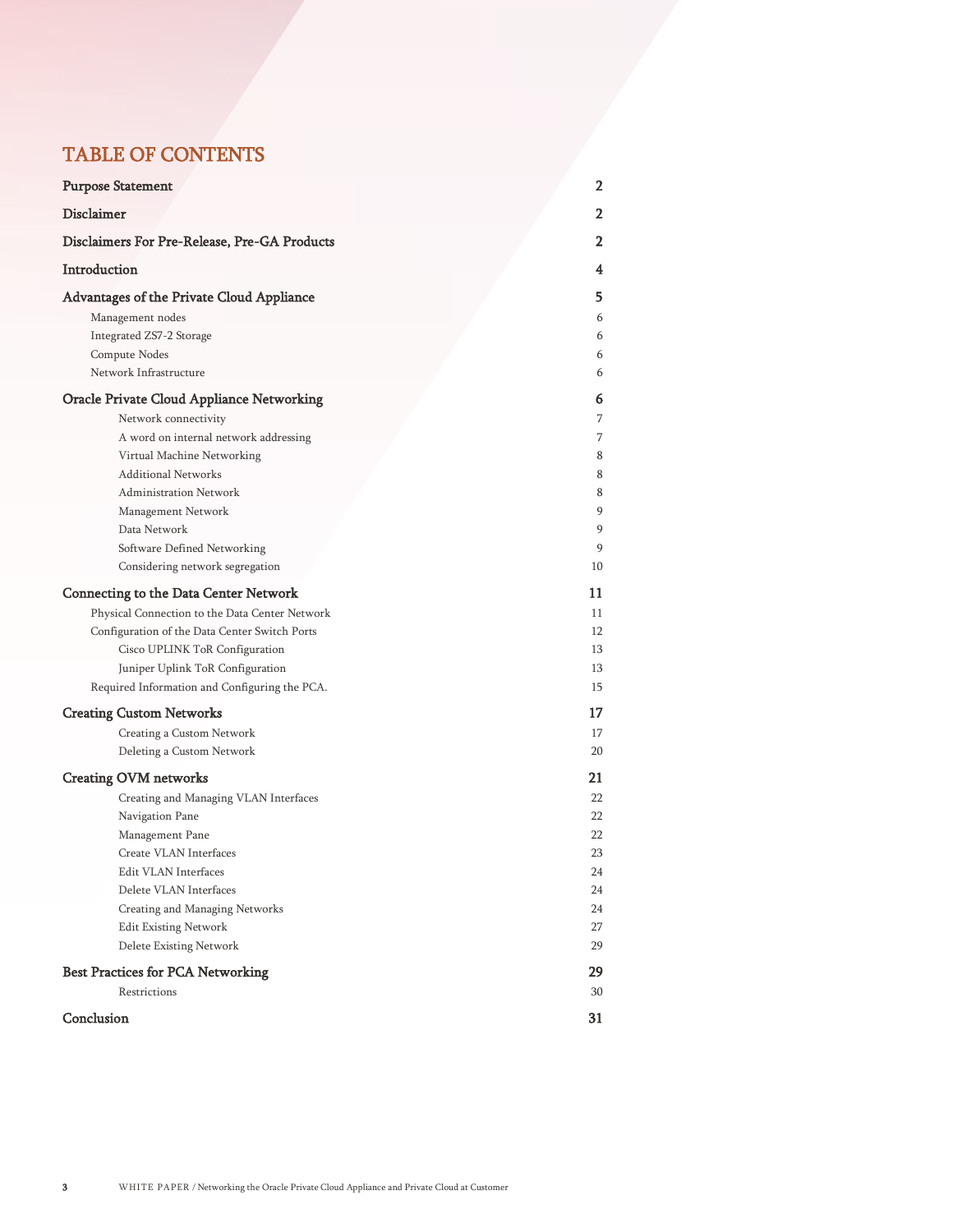

# <span id="page-3-0"></span>INTRODUCTION

The Oracle Private Cloud Appliance (PCA) has emerged as the premier platform for WebLogic, Fusion Middleware and general applications tier software, often in conjunction with Oracle Exadata - the premier database platform. Many of those applications, previously deployed on Oracle Exalogic or commodity x86 servers, are now being deployed on PCA for increased performance, scale, and manageability. This white paper describes the network connectivity of the Oracle PCA, deployment methods and best practices.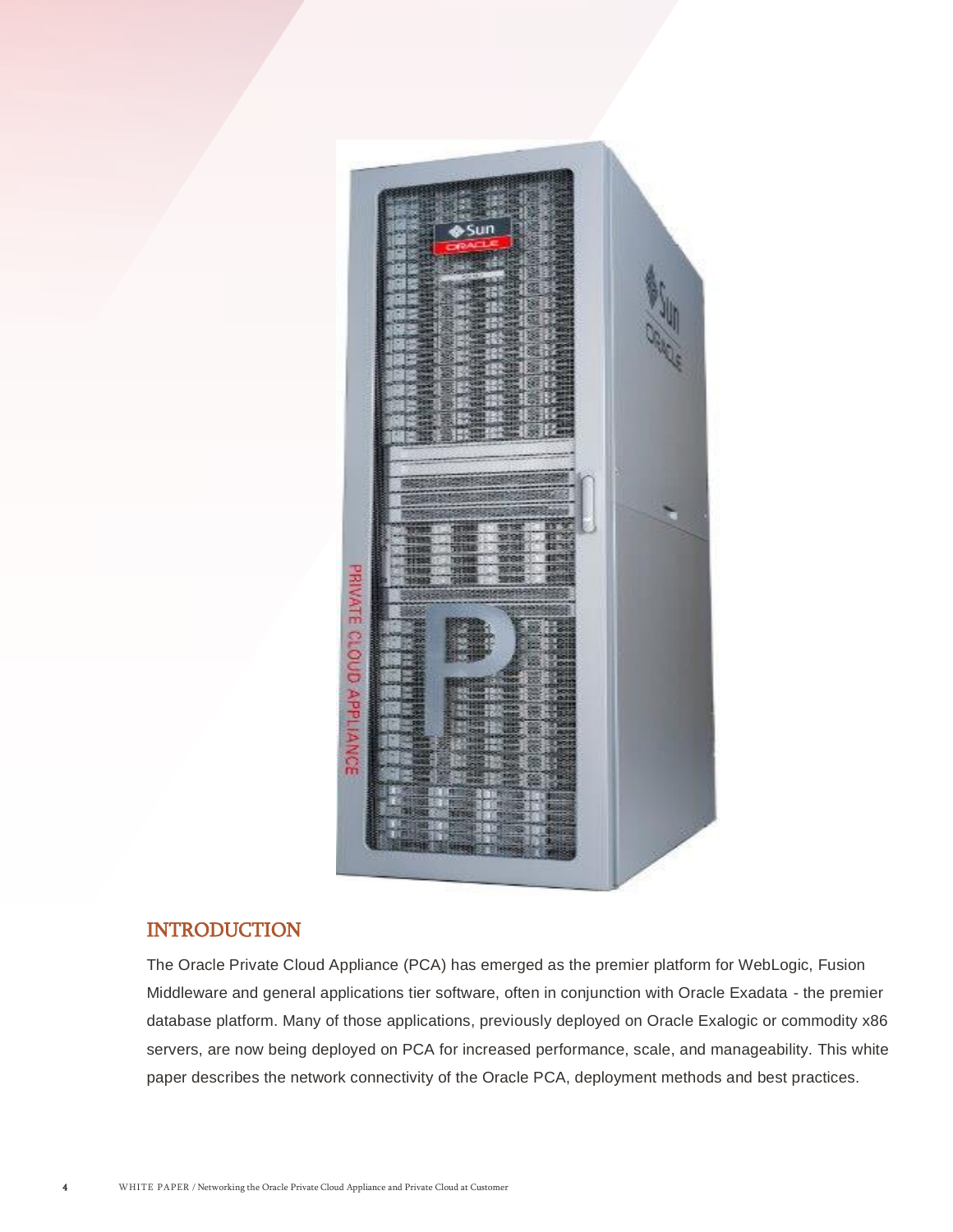# <span id="page-4-0"></span>ADVANTAGES OF THE PRIVATE CLOUD APPLIANCE

The Oracle Private Cloud Appliance (PCA) is an Oracle Engineered System designed for the application tier. PCA is an integrated hardware and software system that reduces infrastructure complexity and deployment time for virtualized workloads in private clouds. It is a complete platform providing excellent performance and other system properties for a wide range of application types and workloads, with built-in management, compute, storage and networking resources.

The Private Cloud Appliance is also available as the Private Cloud at Customer (PCC), a solution for on-premises private cloud that includes the PCA and Oracle services. Customers acquire PCC on a subscription basis, with Oracle operating the infrastructure so the customer can focus on applications. Except where noted, 'PCA' will be used in this document to describe either form of the product.

The PCA platform is valuable for many application types, endowing benefits to any application tier product. There are several reasons why this is so effective:

- Private Cloud Appliance provides 'quick time to value' for a robust virtualization platform, going from first power-up to operational VMs in a matter of hours. PCA automatically discovers hardware components, configures them to work with one another, reducing design and administrative effort, eliminating potential errors, and speeding time to application deployment. PCA's automated configuration implements Oracle best practices for optimal performance and availability.
- Private Cloud Appliance provides high performance high speed 100Gb Ethernet, a ZS7-2 mid range storage array, and up to 25 Oracle Server X8-2 compute nodes, providing performance and scale improvements over previous product generations. See sections below for further description of the physical infrastructure.
- Private Cloud Appliance design avoids single points of failure on management, network, storage, and compute resource, and permits 'zero-downtime' rolling upgrades to system infrastructure.
- Pre-built Oracle VM virtual appliances and templates quickly stand up application instances. This is complementary to Private Cloud Appliance quickly provisioning physical infrastructure. You can see a list of pre-built virtual appliances at https://www.oracle.com/virtualization/technologies/virtual-appliances.html
- High performance inter-VM networking using the Private Cloud Appliance internal networks permits low-latency, high bandwidth, private communication between VMs in a clustered application. This is especially useful for clustered applications like WebLogic and Coherence, and frameworks like Kubernetes. Multiple private networks can be established using VLANs or custom PCA networks. This provides independent isolated networks, and is ideal for hosting multiple application clusters on the same PCA. Each network carries traffic private to each cluster, without need to prevent IP address collision or data leakage between applications.
- Private Cloud Appliance provides load balancing (Dynamic Resource Scheduling DRS) and High Availability (HA) features that provide higher performance and automates recovery from outage.
- Private Cloud Appliance can provide Infrastructure as a Service (IaaS) cloud function via Oracle Enterprise Manager 13c.
- Application orchestration and automated workload deployment can be performed with Ansible or the Oracle VM API and scriptable command line interface.
- Customers can use Trusted Partitioning (PCA only) or Hard Partitioning (PCC) to manage software license costs.

Oracle Private Cloud Appliance and Oracle Private Cloud at Customer fully support Oracle Linux Cloud Native Environment, including Oracle Container Runtime for Docker and Oracle Container Services for Use with Kubernetes.

The Private Cloud Appliance includes the following components.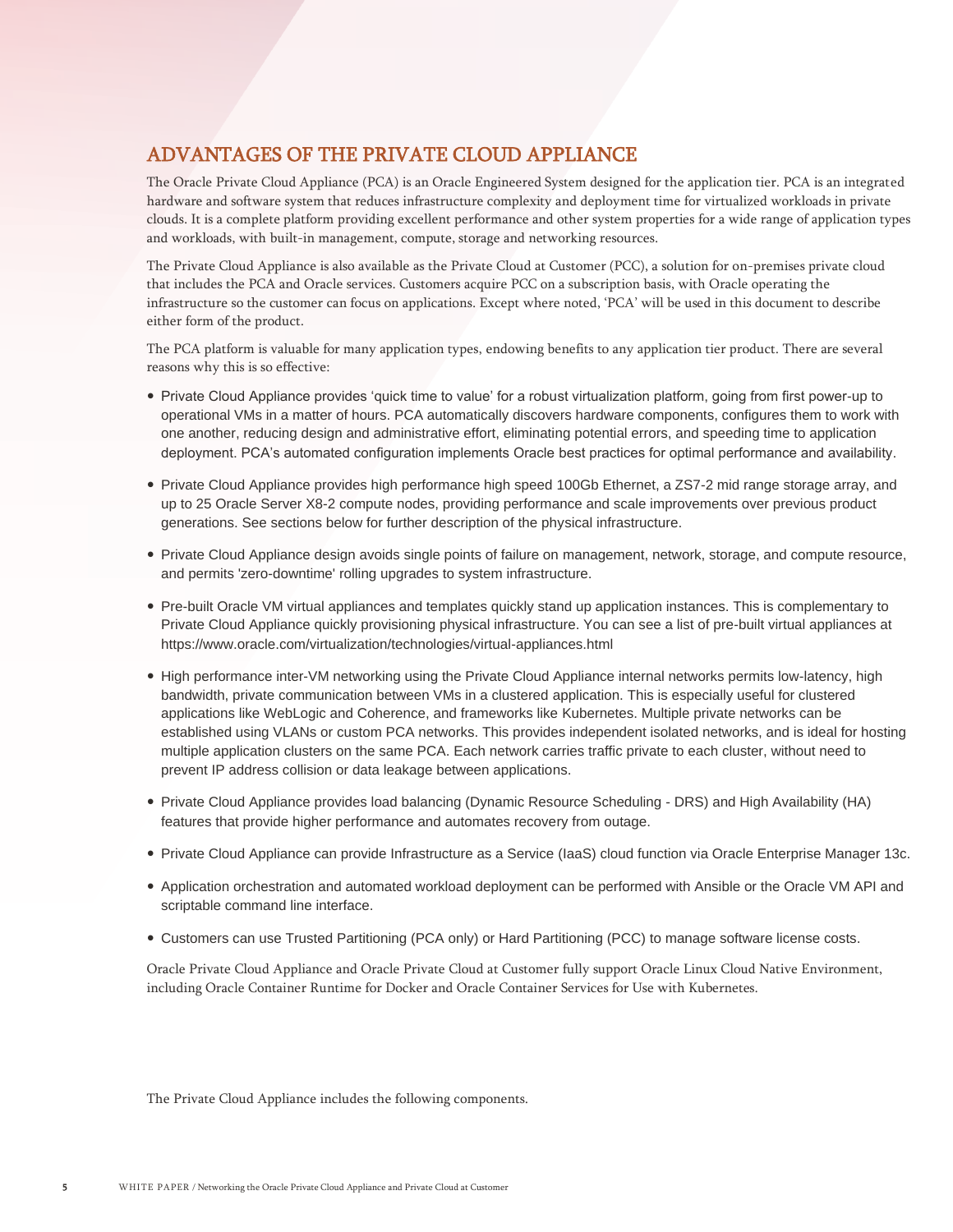# <span id="page-5-0"></span>Management nodes

PCA uses two latest generation Oracle Server X8-2 systems as the management nodes for Oracle Private Cloud Appliance X8. They operate in an active-passive cluster for management operations, providing resiliency in case of planned outage or server failure. Oracle VM Manager and other management functions run on the active management node. When a management node assumes the active role, it takes over a virtual IP address (VIP) address, so clients of the management interface don't need to know which management node is currently active.

# <span id="page-5-1"></span>Integrated ZS7-2 Storage

Oracle Private Cloud Appliance features a fully integrated, enterprise-grade Oracle ZFS Storage Appliance ZS7-2 for centrally storing the management environment, virtual machine images and application data, providing superior performance and efficiency.

With dual ZS7-2 controllers in a high-availability (HA) configuration and one high-capacity DE-24C storage shelf, Oracle Private Cloud Appliance now includes 100 TB of customer usable storage capacity in the rack. This storage can scale to a total of 24 trays, presenting, as of this writing, almost 3.3 PB (useable, 6.7PB raw) using a combination of DE3-24C or all-flash DE3-24P expansion storage trays depending on capacity and performance requirements.

# <span id="page-5-2"></span>Compute Nodes

Oracle Server X8-2 compute nodes in the Private Cloud Appliance provide the virtualization platform. Compute nodes run Oracle VM Server and provide processing power and memory capacity for virtual machines under Oracle VM Manager's control.

Each X8-2 compute node server has two 24 core Intel Xeon 8260 processors, and can be ordered in three different memory configurations - 384 GB, 768 GB, and 1.5 TB. With a 45% performance improvement over the previous compute node generation, Oracle Server X8-2 provides the optimal balance of CPU cores, memory, and I/O throughput for mission-critical enterprise applications. Customers can scale from 2 to 25 compute nodes in the same rack.

An automated provisioning process orchestrated by the active management node configures compute nodes into the Oracle VM environment. Private Cloud Appliance software installs Oracle VM Server software on each compute node, defines their network configurations, and places all compute nodes into an Oracle VM server pool.

PCA administrators can optionally define "tenant groups", which isolate compute, network, and storage resources in separate Oracle VM server pools that can be assigned to different customers, to provide dedicated resources. PCC administrators can achieve this functionality through the use of 'VM Groups'.

# <span id="page-5-3"></span>Network Infrastructure

The PCA X8 network is an important differentiator from previous systems. The Private Cloud Appliance relies on "wire once" Software Defined Networking (SDN) that permits multiple isolated virtual networks to be created on the same physical network hardware components. The physical networking consists of a pair of redundant network fabrics, each containing a single Cisco 9336 spine switch with a corresponding Cisco 9336 leaf switch. In addition, there is an administrative network utilizing a single Cisco 9348 switch. None of this switching is managed by or integrated into the customer data center network.

# <span id="page-5-4"></span>ORACLE PRIVATE CLOUD APPLIANCE NETWORKING

The PCA delivers high performance networking over an internal 100Gb Ethernet network in a leaf and spine 100Gb topology with redundancy to avoid any single point of failure. This network, based upon two pairs of Cisco 9336 100Gb ethernet switches and Oracle Software Defined Networking, provides connectivity at several levels: Private networks for hypervisor storage, heartbeat, and live migration; private internal-only networks for inter-VM connectivity; Public networks for VM connectivity to the data center; and a management network connected to the data center for hypervisor management. In addition, the PCA has a management and maintenance network deployed internally, connecting all of the lights-out management ports (iLOM) of every element of the system: Power Distribution Units, Management Nodes, Compute Nodes, Storage Nodes, and networking switches.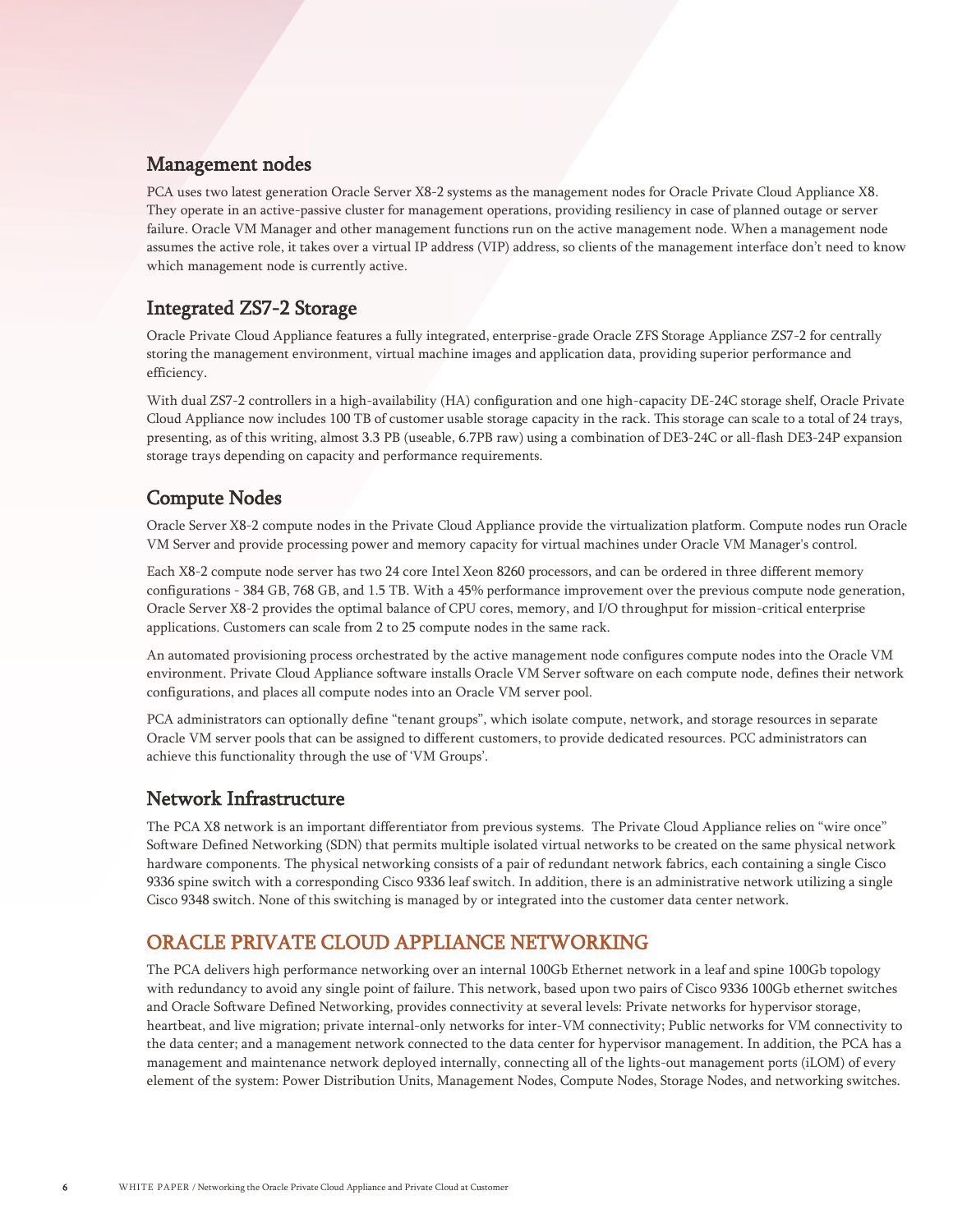The 100Gb Ethernet network, as stated, is of a spine and leaf topology. Each Compute Node has a connection to both leaf switches. Each leaf, is in turn, connected to the spine switches. Each spine switch has connectivity to the Storage Nodes and the Management nodes, as well as a group of ports for external connectivity. Ports 1-4 are reserved for custom networking requirements specified by the customer, while port 5 is for the default uplink connection. Note: When referring to a port, such as 'Port 5', we are actually referring to both port 5 on the first spine switch located at Rack Unit 22 and the second spine switch, located at Rack Unit 23.

Each of the four customer reserved ports, numbered 1 through 4, may be configured in a number of ways. Each port may be broken down as:

- A single 100Gb Ethernet port.
- A single 40Gb Ethernet port.
- Four 25Gb Ethernet sub ports.
- Four 10Gb Ethernet sub ports.

The default uplink ports, located on Ports 5/1 and 5/2 are configured as 10Gb Ethernet ports and cannot be changed. Ports 5/3 and 5/4 are reserved for future use, and may not be used at this time.

PCA uses redundant physical network hardware components, pre-cabled at the factory, to help ensure continuity of service during maintenance or in case of a failure.

### <span id="page-6-0"></span>Network connectivity

The Private Cloud Appliance provides external network access for connectivity to a datacenter's networks. The PCA connects to the datacenter network via a pair of next-level switches, also referred to TOR (top of rack) switches. This provides resiliency against a single point of failure. Software Defined Networks (SDN) based on the physical network devices connect virtual machines to networks, storage and other virtual machines, maintaining the traffic separation traditionally provided by hard-wired connections. Optional custom external networks further isolate traffic and maximize bandwidth.

The PCA uses private, "internal" networks that are not exposed to the customer's datacenter network. This provides isolation, security, and the ability to use pre-defined IP address ranges for each networked component without conflict with existing datacenter network addresses. PCA uses internal networks for appliance management, storage access, and inter-VM communication. Every PCA rack component has a predefined IP address. Oracle storage, management and compute nodes have a second IP address for Oracle Integrated Lights Out Manager (ILOM) connectivity.

Compute nodes connect to the internal networks and to the customer datacenter networks. Oracle VM Server on each compute node communicates over Private Cloud Appliance internal networks for management, storage, heartbeat and live migration. By default, compute nodes do not have IP addresses on the customer datacenter network, which increases their isolation and reduces attack surface. Custom networks can be created to give compute nodes IP addresses on the customer network, for additional bandwidth, traffic separation, and to present Ethernet-based storage to each compute node.

# <span id="page-6-1"></span>A word on internal network addressing

The PCA Installation Guide states the following:

To avoid network interference and conflicts, you must ensure that the data center network does not overlap with any of the infrastructure networks of the Oracle Private Cloud Appliance internal configuration. These are the subnets and VLANs you should keep clear:

#### Subnets:

192.168.4.0/24 – internal machine administration network: connects ILOMs and physical hosts 192.168.32.0/21 – internal management network: traffic between management and compute nodes

192.168.64.0/21 – underlay network for east/west traffic within the appliance environment

192.168.72.0/21 – underlay network for north/south traffic, enabling external connectivity

192.168.40.0/21 – storage network: traffic between the servers and the ZFS storage appliance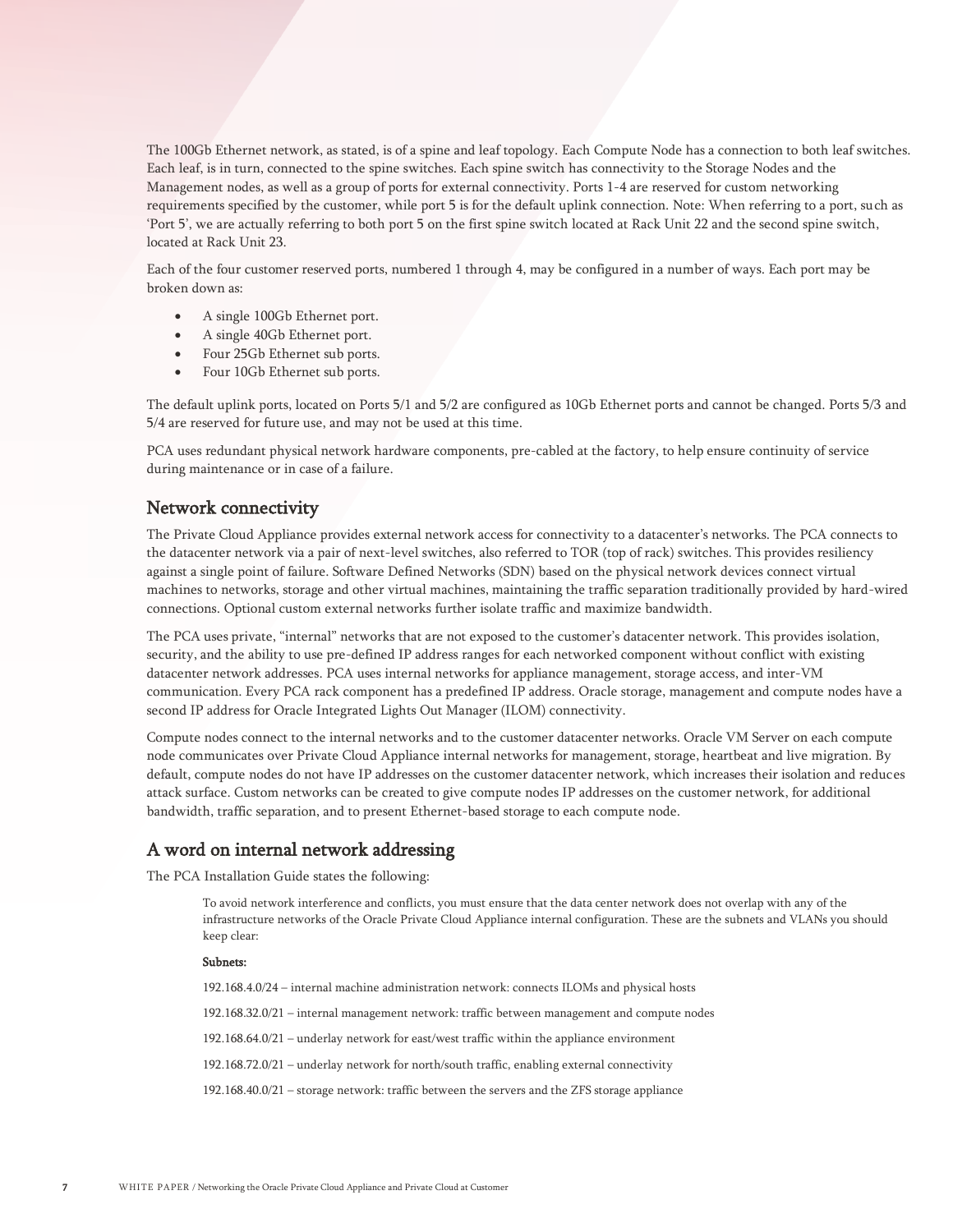Note

Each /21 subnet comprises the IP ranges of eight /24 subnets or over 2000 IP addresses. For example: 192.168.32.0/21 corresponds with all IP addresses from 192.168.32.1 to 192.168.39.255.

In practice, this means that the data center should not utilize any of the aforementioned RFC1918 non-routable addresses (those starting with 192.168 in the above list) for any purpose that the management nodes need to communicate with. These address ranges should not be routed to the PCA (they will be filtered at ingress/egress by the management nodes, as is appropriate per RFC 1918) or leak from the PCA they are internal only. However, if any of these ranges need to be reached on the customer data center network by the PCA, it will be unable to reach them due to specific, pre-configured routing and egress filtering within the PCA. They may, of course, be used in the enterprise data center, but be aware of this limitation.

The Installation Guide goes on to state the same about the following VLANs:

#### VLANs:

1 – the Cisco default VLAN 3040 – the default service VLAN 3041-3072 – a range of 31 VLANs reserved for customer VM and host networks 3073-3099 – a range reserved for system-level connectivity Note VLANs 3090-3093 are already in use for tagged traffic over the /21 subnets listed above. 3968-4095 – a range reserved for Cisco internal device allocation

These VLANs are not exposed outside of the PCA in any way, however avoiding the use of these VLANs internal to the PCA is strongly advised. The PCA uses a default VPC ID of 1, but this too is unexposed outside of the PCA.

### <span id="page-7-0"></span>Virtual Machine Networking

Guest virtual machines access the customer datacenter network using the Oracle VM network named "default external", an additional virtual machine network named "default internal" is internal to the Private Cloud Appliance and used for private network traffic between virtual machines. These networks are pre-defined in Oracle VM Manager with the "Virtual Machine" function (also called a "channel") - indicating they are used for guest VM TCP/IP traffic and not cluster management, storage, or live migration. This ensures that guest VMs do not see infrastructure network traffic.

PCA administrators can define VLANs on top of the interfaces used for these networks, to comply with a datacenter's network standards and to permit traffic isolation. For example, a datacenter standard might require VM traffic be on VLANs 100 to 150, and separate networks could be defined with those VLAN tags. Private VLANs can also be built to isolate traffic between different virtual machines.

### <span id="page-7-1"></span>Additional Networks

The PCA contains a number of additional networks that it may prove useful to understand:

### <span id="page-7-2"></span>Administration Network

The administration network provides internal access to the management interfaces of all appliance components. These have Ethernet connections to the Cisco Nexus 9348GC-FXP Switch, and all have a predefined IP address in the 192.168.4.0/24 range. In addition, all management and compute nodes have a second IP address in this range, which is used for Oracle Integrated Lights Out Manager (ILOM) connectivity. It is only accessible through physical connections to the administrative switch, and cannot be accessed from the VMs or outside of the PCA by design.

While the appliance is initializing, the data network is not accessible, which means that the internal administration network is temporarily the only way to connect to the system. Therefore, the administrator should connect a workstation to the reserved Ethernet port 48 in the Cisco Nexus 9348GC-FXP Switch, and assign the fixed IP address 192.168.4.254 to the workstation.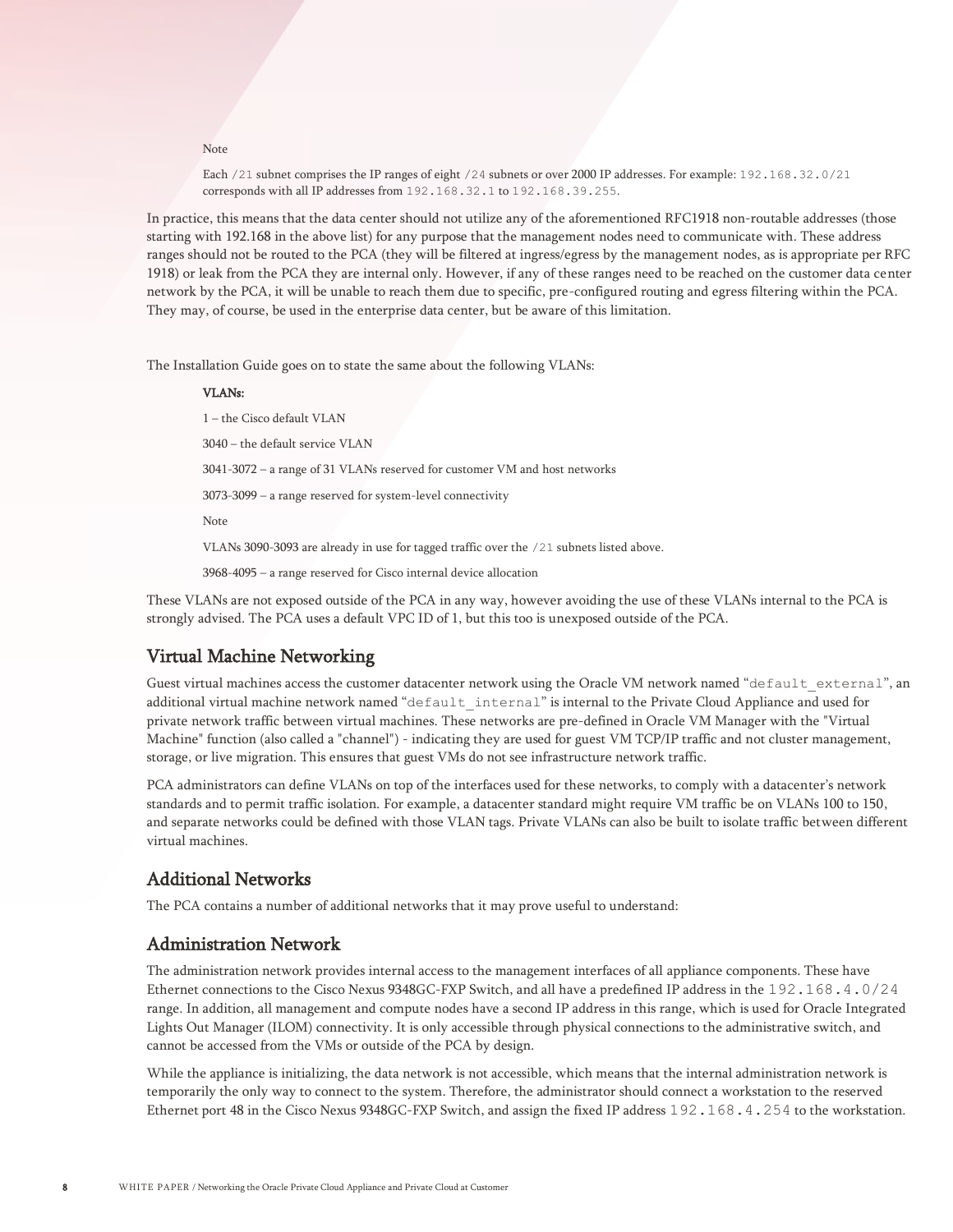From this workstation, the administrator opens a browser connection to the web server on the master management node at https://192.168.4.216 , in order to monitor the initialization process and perform the initial configuration steps when the appliance is powered on for the first time.

If desired, a bastion host may be placed on the Administration network at the fixed IP address of 192.168.4.199. More detail on this may be found in the Installation and Administration Guides for the PCA.

### <span id="page-8-0"></span>Management Network

The management network provides outside access to the PCA management interfaces, namely the PCA Dashboard, and the OVM Manager interface. The PCA dashboard is used to set the base system configuration such as IP addresses for the management nodes, the IP addresses for DNS and NTP servers and what VLAN to place the management network on. The PCA dashboard is initially accessed through the Administration Network to perform the initial configuration by Oracle Field Service personnel. Once used to configure the IP addresses on the customer data center network, the dashboard and OVM interface are available through the external facing ports on 5/1 and 5/2 of the spine switches. More on this ahead.

### <span id="page-8-1"></span>Data Network

The appliance data connectivity is built on redundant Cisco Nexus 9336C-FX2 Switches in a leaf-spine design. In this two-layer design, the leaf switches interconnect the rack hardware components, while the spine switches form the backbone of the network and perform routing tasks. Each leaf switch is connected to all the spine switches, which are also interconnected. The main benefits of this network architecture are extensibility and path optimization. An Oracle Private Cloud Appliance rack contains two leaf and two spine switches.

The Cisco Nexus 9336C-FX2 Switch offers a maximum throughput of 100Gbit per port. The spine switches use 5 interlinks (500Gbit); the leaf switches use 2 interlinks (200Gbit) and 2x2 crosslinks to the spines. Each compute node is connected to both leaf switches in the rack, through the bond1 interface that consists of two 100Gbit Ethernet ports in link aggregation mode. The two storage controllers are connected to the spine switches using 4x40Gbit connections.

For external connectivity, 5 ports are reserved on each spine switch, four ports are available for custom network configurations; one port is required for the default uplink. This **default external uplink** requires that port 5 on both spine switches is split using a QSFP-to-SFP+ four way splitter or breakout cable. Two of those four 10GbE SFP+ breakout ports per spine switch, ports 5/1 and 5/2, must be connected to a pair of next-level data center switches, also called top-of-rack or ToR switches. Ports 5-3 and 5-4 are reserved for future expansion.

### <span id="page-8-2"></span>Software Defined Networking

While the physical data network described above allows the data packets to be transferred, the true connectivity is implemented through Software Defined Networking (SDN). Using VxLAN encapsulation and VLAN tagging, thousands of virtual networks can be deployed, providing segregated data exchange. Traffic can be internal between resources within the appliance environment, or external to network storage, applications, or other resources in the data center or on the internet. SDN maintains the traffic separation of hard-wired connections, and adds better performance and dynamic (re-allocation). From the perspective of the customer network, the use of VxLANs in Oracle Private Cloud Appliance is transparent: encapsulation and de-encapsulation take place internally, without modifying inbound or outbound data packets. In other words, this design extends customer networking, tagged or untagged, into the virtualized environment hosted by the appliance.

During the initialization process of the Oracle Private Cloud Appliance, several essential default networks are configured. While these networks are not visible to the administrator or end user, they are detailed here for completeness. Those internally defined networks are:

The Internal Storage Network is a redundant 40Gbit Ethernet connection from the spine switches to the ZFS storage appliance. All four storage controller interfaces are bonded using LACP into one datalink. Management and compute nodes can reach the internal storage over the 192.168.40.0/21 subnet on VLAN 3093. This network also fulfills the heartbeat function for the clustered Oracle VM server pool.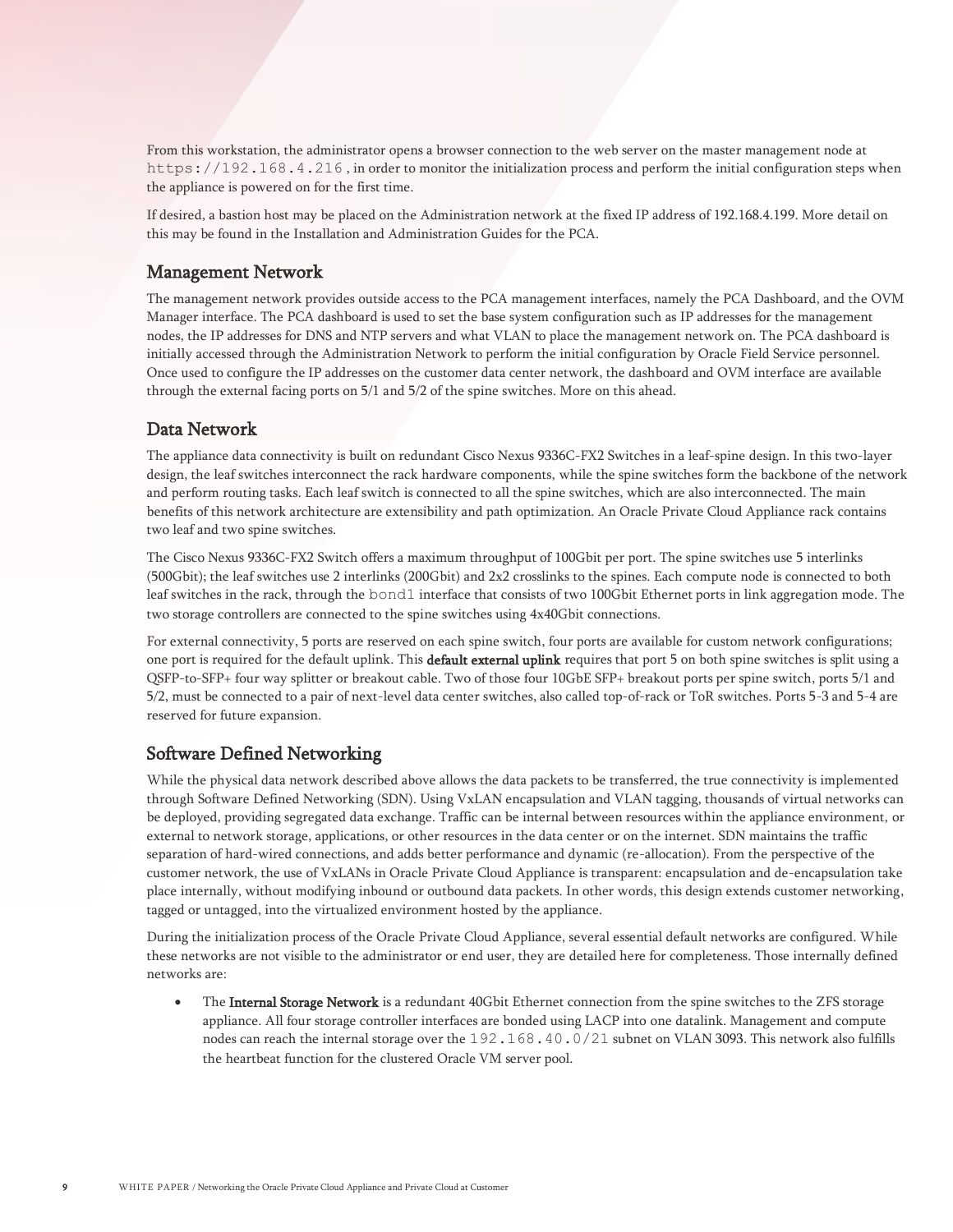- The Internal Management Network provides connectivity between the management nodes and compute nodes in the subnet 192.168.32.0/21 on VLAN 3092. It is used for all network traffic inherent to Oracle VM Manager, Oracle VM Server and the Oracle VM Agents.
- The Internal Underlay Network provides the infrastructure layer for data traffic between compute nodes. It uses the subnet 192.168.64.0/21 on VLAN 3091. On top of the internal underlay network, internal VxLAN overlay networks are built to enable virtual machine connectivity where only internal access is required.

One such internal VxLAN is configured in advance: the *default internal VM network*, to which all compute nodes are connected with their vx2 interface. Untagged traffic is supported by default over this network. Customers can add VLANs of their choice to the Oracle VM network configuration, and define the subnet(s) appropriate for IP address assignment at the virtual machine level.

The External Underlay Network provides the infrastructure layer for data traffic between Oracle Private Cloud Appliance and the data center network. It uses the subnet 192.168.72.0/21 on VLAN 3090. On top of the external underlay network, VxLAN overlay networks with external access are built to enable public connectivity for the physical nodes and all the virtual machines they host.

One such public VxLAN is configured in advance: the  $default\; external\; network$ , to which all compute nodes and management nodes are connected with their vx13040 interface. Both tagged and untagged traffic are supported by default over this network. Customers can add VLANs of their choice to the Oracle VM network configuration, and define the subnet(s) appropriate for IP address assignment at the virtual machine level.

The default external network also provides access to the management nodes from the data center network and allows the management nodes to run a number of system services. The management node external network settings are configurable through the [Network Settings tab](https://docs.oracle.com/en/engineered-systems/private-cloud-appliance/2.4/admin-2.4.2/admin-pca-dashboard-setup.html) in the Oracle Private Cloud Appliance Dashboard. If this network is a VLAN, its ID or tag must be configured in the Network Setup tab of the Dashboard.

For the appliance default networking to be configured successfully, the default external uplink must be in place before the initialization of the appliance begins. At the end of the initialization process, the administrator assigns three reserved IP addresses from the data center (public) network range to the management node cluster of the Oracle Private Cloud Appliance: one for each management node, and an additional Virtual IP shared by the clustered nodes. From this point forward, the Virtual IP is used to connect to the master management node's web server, which hosts both the Oracle Private Cloud Appliance Dashboard and the Oracle VM Manager web interface.

# <span id="page-9-0"></span>Considering network segregation

The segregation of management network traffic from VM traffic has been a matter of some discussion. While the concept of network segregation by the use of separate physical networks is easily grasped, segregation using VLANs can be more difficult to grasp. The PCA offers both methods in conjunction with each other. Before considering the default ports, let us examine the case of the ports which may be used for expansion, ports 1-4 and their sub-ports.

These 'expansion' port may be used to carry traffic from VMs to the world outside of the PCA. Each port, or port/subport, allocated in pairs, may carry native VLAN traffic or VLAN traffic tagged by the SDN subsystem or Oracle VM. We will look at the creation process in detail later on in this paper.

These ports may also carry 'host network' traffic, used to present storage from storage devices external to the PCA containing iSCSI LUNS or OVM Repositories to the Compute Nodes. The use of host networks is beyond the scope of this document; however, it is detailed in the Installation and Administration Guides for the PCA.

The default configuration of the PCA places both the default networks for VM traffic and PCA Management traffic on the physical ports 5/1 and 5/2 of the two spine switches, with no overlying VLANs to segregate the traffic, as has been previously mentioned. This configuration is almost always certain to function; hence it is the default. However, it is not recommended or best practice due to the co-mingling of administrative traffic and VM 'user' traffic on the same network, potentially opening up the management channel to attack or other compromise.

These choices present us with six possible scenarios.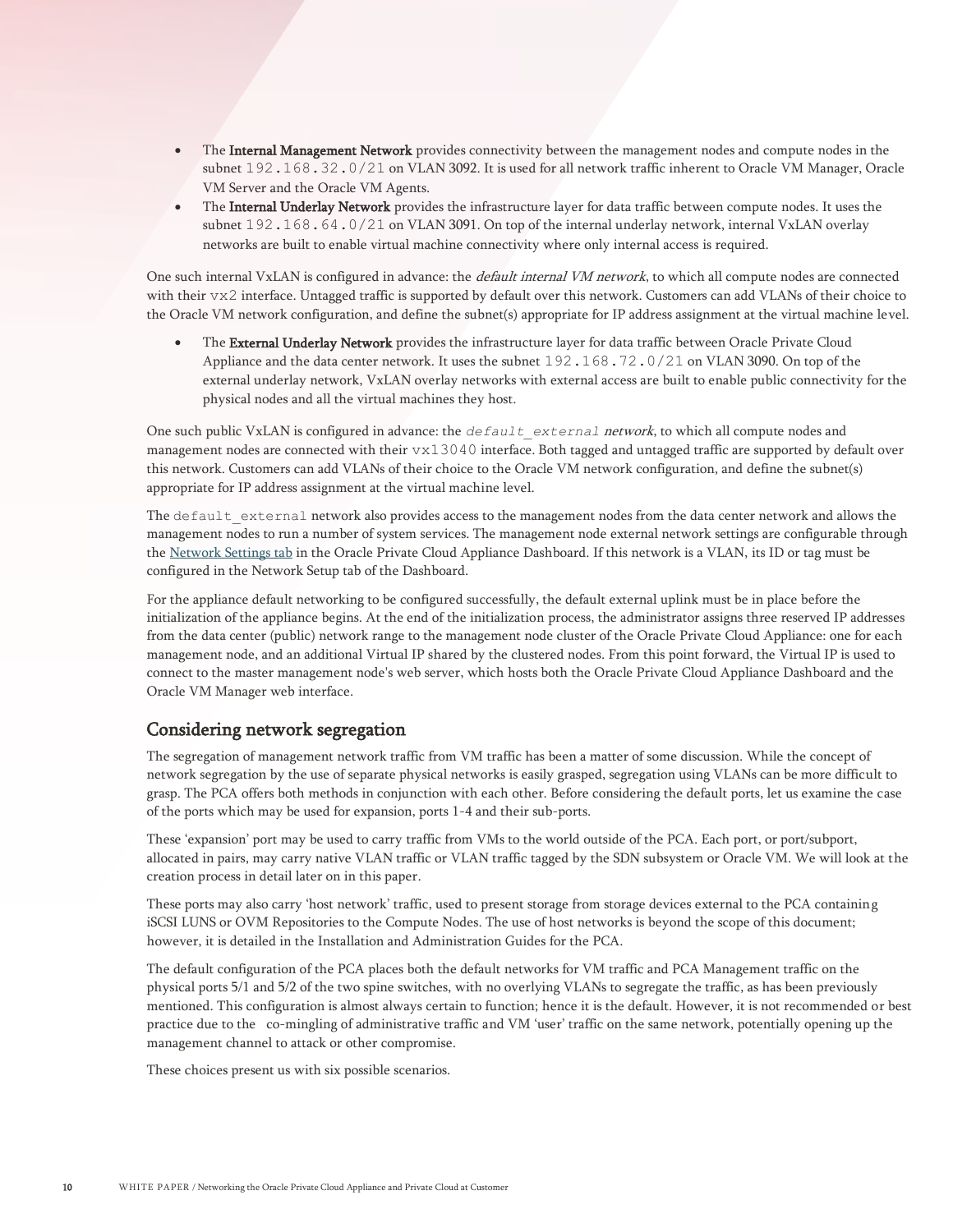- 1. Ports 5/1 and 5/2 are used for unsegregated VM and Management traffic. No VLANs are assigned to either. **Not Recommended.**
- 2. Ports 5/1 and 5/2 are used for segregated VM and management traffic by assigning a single VLAN for management traffic through the dashboard. **Recommended**
- 3. Ports 5/1 and 5/2 are used for segregated VM and management traffic by assigning one or more VLANs for VM client traffic on top of the default\_external network through OVM Manager. **Recommended**.
- 4. Ports 5/1 and 5/2 are used for segregated VM and management traffic by assigning both a single VLAN for management traffic through the dashboard and assigning one or more VLANs for VM client traffic on top of the default external network through OVM Manager. **Best Practice.**
- 5. Ports 5/1 and 5/2 are used for management traffic only without an VLAN. All customer network traffic is through a new custom network, with or without VLANs on a port group residing on one or more of the physical ports 1-4. The default\_external network is unused. **Recommended**.
- 6. Ports 5/1 and 5/2 are used for management traffic only with a VLAN assigned through the dashboard. All customer network traffic is through a new custom network, with or without VLANs on a port group residing on one or more of the physical ports 1-4. The default\_external network is unused. **Best Practice.**

# <span id="page-10-0"></span>CONNECTING TO THE DATA CENTER NETWORK

As previously stated, at a minimum, the Oracle X8-2 PCA system requires four 10Gb Ethernet connections to the data center network. These four connections deliver the default\_external and the default\_management networks to the data center. When designing a PCA implementation, one of the first things to consider is the segregation of the management and VM networks using VLANs. It is best practice, for security purposes, to keep all management traffic separate from the VM networks, though some may choose not to do this due to legacy network architectures.

# <span id="page-10-1"></span>Physical Connection to the Data Center Network

Typically, the PCA is connected to the data center network using 2 'splitter' cables, each breaking out port 5 into 4 sub ports, 5/1, 5/2, 5/3, and 5/4 on both switch 22 and 23. Ports 5/1 and 5/2 should be connected to the upstream switches. The 40GBase-SR4 transceivers (part number X2124A-N) required for port 5 of each spine switch are included in the bill of materials for the PCA rack.

The upstream connection can be of several configurations, however the two most common are: a pair of upstream TOR switches supporting MLAG between them; or a single upstream TOR switch with 4 ports in a single LAG configuration. See the figure below.



Note that connections upstream are in a Port Channel, or Virtual Port Channel (VPC) configuration, utilize LAG, are cross connected in the case of the 2 TOR switch scenario, and are fixed at 10Gb.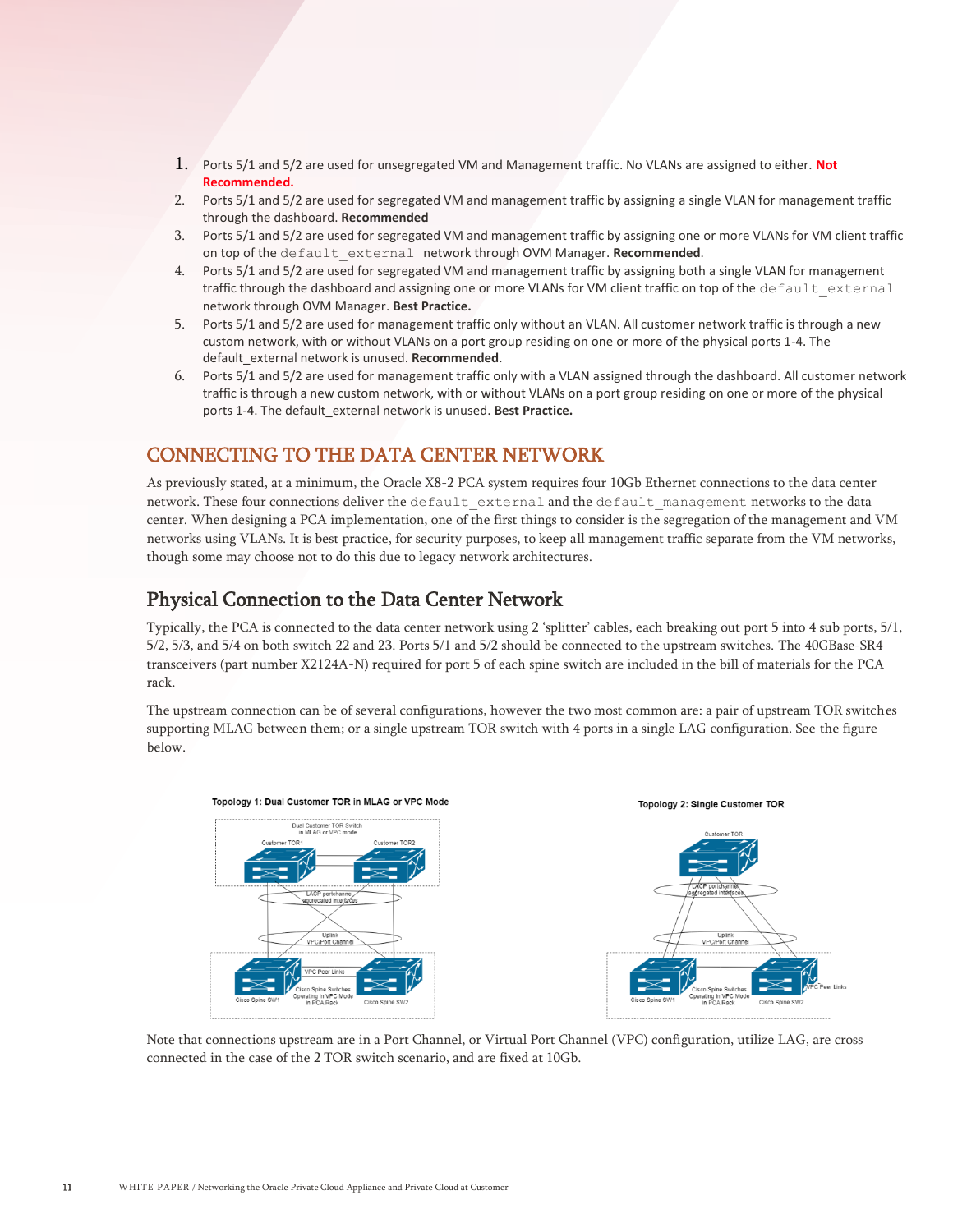Once connected, a simple 'ping' from a management node should reach the default gateway, and a browser on a system connected to the data center management network should be able to see the PCA dashboard at:

#### https://<management-vip-ip>:7002/dashboard

Once management connectivity is verified, OVM Manager, which may be opened at

https://<management-vip-ip>:7002/ovm/console

can be used to create additional VLAN based networks as required through the 'Networks' tab.

Creating Custom Networks

If additional physical networks are required, they may be built by first connecting to a pair of ports on the spine switches. Ports 1 through 4 are set aside for this purpose. Each of these four ports may be configured to operate in the following subport configurations:

- One 100Gb port (Port N)
- Four 25Gb Ports (Port N / 1-4)
- One 40Gb port (Port N)
- Four 10Gb ports (Port  $N/1-4$ )

When operating at 100Gb or 25Gb, QSFP28 transceivers, such as Oracle Part Number 7119728 QSFP28 short-range transceiver, in conjunction with either a splitter cable (for 25Gb), or an MPO to MPO cable (for 100Gb) such as those listed below in Table 1 are appropriate.

When operating at 40Gb or 10Gb, the X2124A transceiver may be used with the cables listed in Table 1, MPO to MPO for 40Gb and splitter cables for 10Gb.

| 7102869 | Optical cable assembly: 10 meters, MT ferrule terminated, 12-fiber, multimode, MPO connectors |
|---------|-----------------------------------------------------------------------------------------------|
| 7102870 | Optical cable assembly: 20 meters, MT ferrule terminated, 12-fiber, multimode, MPO connectors |
| 7102871 | Optical cable assembly: 50 meters, MT ferrule terminated, 12-fiber, multimode, MPO connectors |
| 7119868 | Optical cable assembly: 100 meters, 12-fiber, OM4, multimode, MPO connectors                  |
|         | 2127A-10M MPO to 4 LC Optical Splitter Cable 10 meters                                        |
|         | 2127A-20M MPO to 4 LC Optical Splitter Cable 20 meters                                        |
|         | 2127A-50M MPO to 4 LC Optical Splitter Cable 50 meters                                        |

Table 1. 100Gb, 40Gb, 25Gb, and 10Gb Optical Cables

# <span id="page-11-0"></span>Configuration of the Data Center Switch Ports

Perhaps the most oft asked question when installing a PCA it 'What is the proper configuration of the upstream switches?' Due to the varied nature of data center networks, equipment vendors, and possible configurations required by specific policies and guidelines, this is a difficult question to answer. The uplink port for the PCA Spine switches are configured in LACP/VPC mode, i.e for a given **uplink port pair/speed** configuration, we would have a max of 4 **physical uplink connectivity** (2 from each spine) towards the customer TOR switch. The following are provided as examples of working upstream network port connections that match up with subports 5/1 and 5/2 on the spine switches, are configured in a LACP/VPC mode, for External Management and default\_external VM network connectivity with the following mandatory guidelines:

- The speeds supported for uplink port connectivity are 10G, 25G, 40G and 100G. Ports 5/1 and 5/2 must be configured at 10Gb
- The **max mtu size** is configured for the uplink port configuration is **9216** (for purpose of jumbo frames)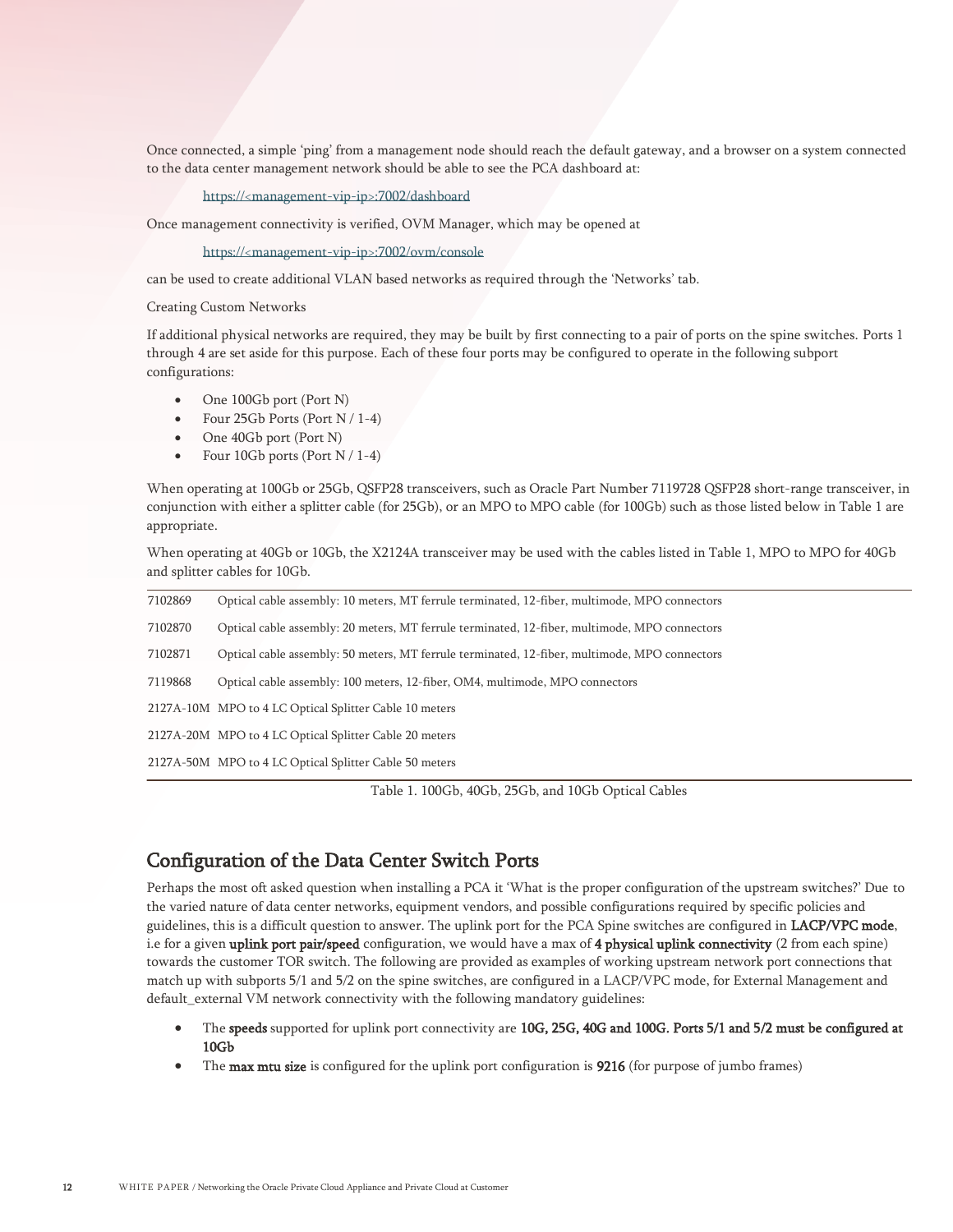• The PCA spine switches operate in MST (Multiple Instance Spanning Tree) mode, which is backward compatible with other legacy stp such as RSTP, PVST etc.

### <span id="page-12-0"></span>Cisco UPLINK ToR Configuration

```
interface port-channel221
   switchport mode trunk
   switchport trunk native vlan 313
   spanning-tree port type normal
   no negotiate auto
interface Ethernet1/19
```

```
 description "Rack22 9336 RU22 P5"
 channel-group 221 mode active
```

```
interface Ethernet1/20
  description "Rack22 9336 RU22 P5"
   channel-group 221 mode active
```

```
interface Ethernet1/21
  description "Rack22 9336 RU23 P5"
   channel-group 221 mode active
```

```
interface Ethernet1/22
  description "Rack22 9336 RU23 P5"
  channel-group 221 mode active
```
# <span id="page-12-1"></span>Juniper Uplink ToR Configuration

```
Below is an example of how the configuration looks for a Juniper TOR Switch connecting to Cisco Spine switches for Uplink Ports 
1,2
```

```
root@myjuniperTOR> show configuration interfaces ae2
native-vlan-id 201;
mtu 9216;
aggregated-ether-options {
     lacp {
         active;
         periodic fast;
     }
}
unit 0 {
     family ethernet-switching {
         interface-mode trunk;
         vlan {
             members [ 201 storage ];
 }
     }
}
```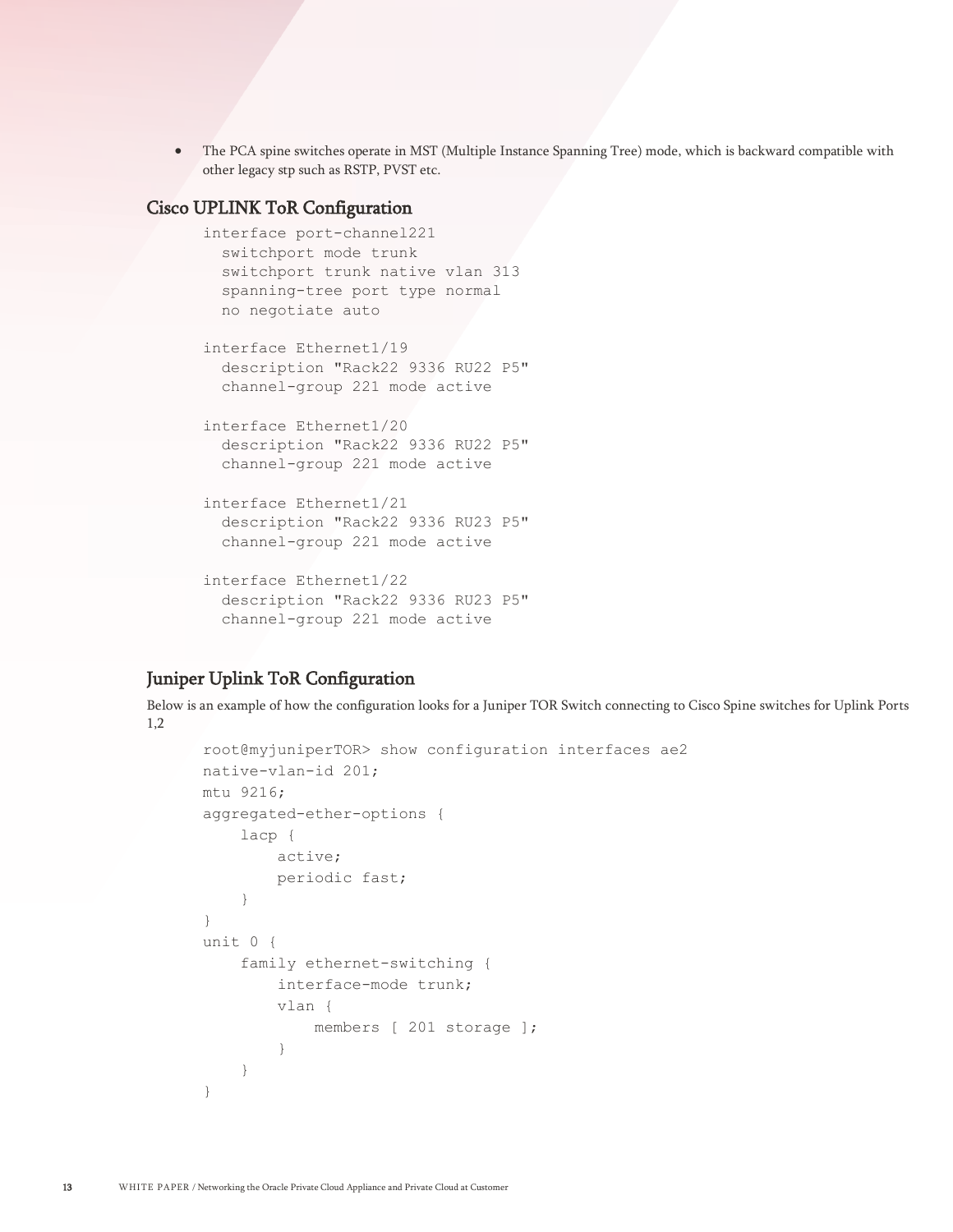```
et-0/0/20 {
        ether-options {
            802.3ad ae2;
 }
        inactive: unit 0 {
            family ethernet-switching {
               vlan {
                   members default;
 }
                storm-control default;
 }
 }
     }
et-0/0/21 {
        ether-options {
            802.3ad ae2;
        }
        inactive: unit 0 {
            family ethernet-switching {
                vlan {
                   members default;
 }
                storm-control default;
 }
 }
 }
et-0/0/22 {
        ether-options {
            802.3ad ae2;
        }
        inactive: unit 0 {
            family ethernet-switching {
               vlan {
                   members default;
 }
                storm-control default;
 }
        }
     }
et-0/0/23 {
        ether-options {
            802.3ad ae2;
        }
        inactive: unit 0 {
            family ethernet-switching {
```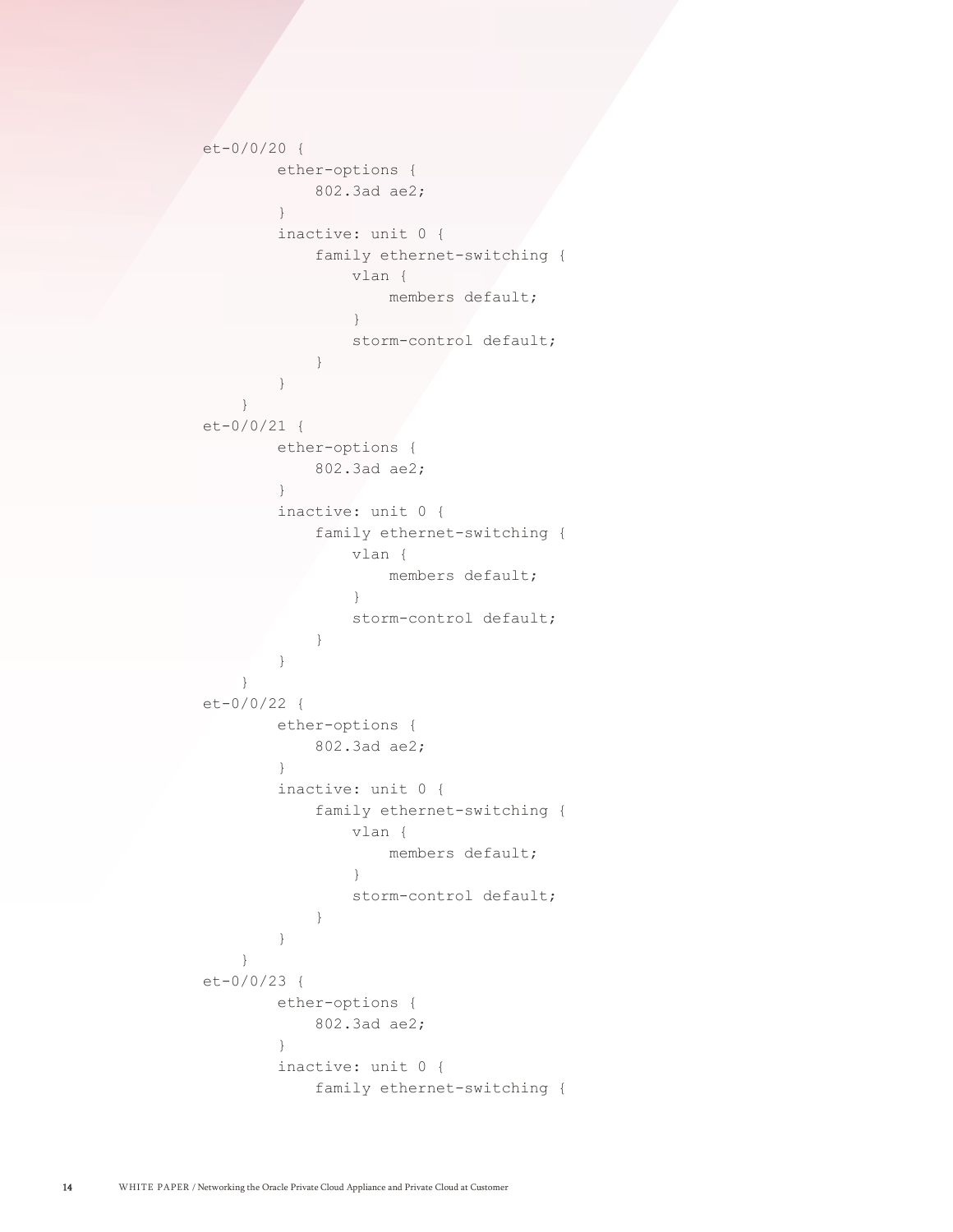```
 vlan {
              members default;
 }
           storm-control default;
 }
 }
```
# <span id="page-14-0"></span>Required Information and Configuring the PCA.

In order to connect to the data center network, the following information will be required:

- IP address and external facing domain name for Management Node 05.
- IP address and external facing domain name for Management Node 06.
- IP address for the floating, or virtual IP, of the management interface.
- The default gateway and subnet mask to be used.
- The DNS domain to be used.

}

- A VLAN ID, if so chosen, for the management VLAN.
- IP addresses for a minimum of one, preferably two or more DNS servers.
- IP address of an NTP server used by the datacenter.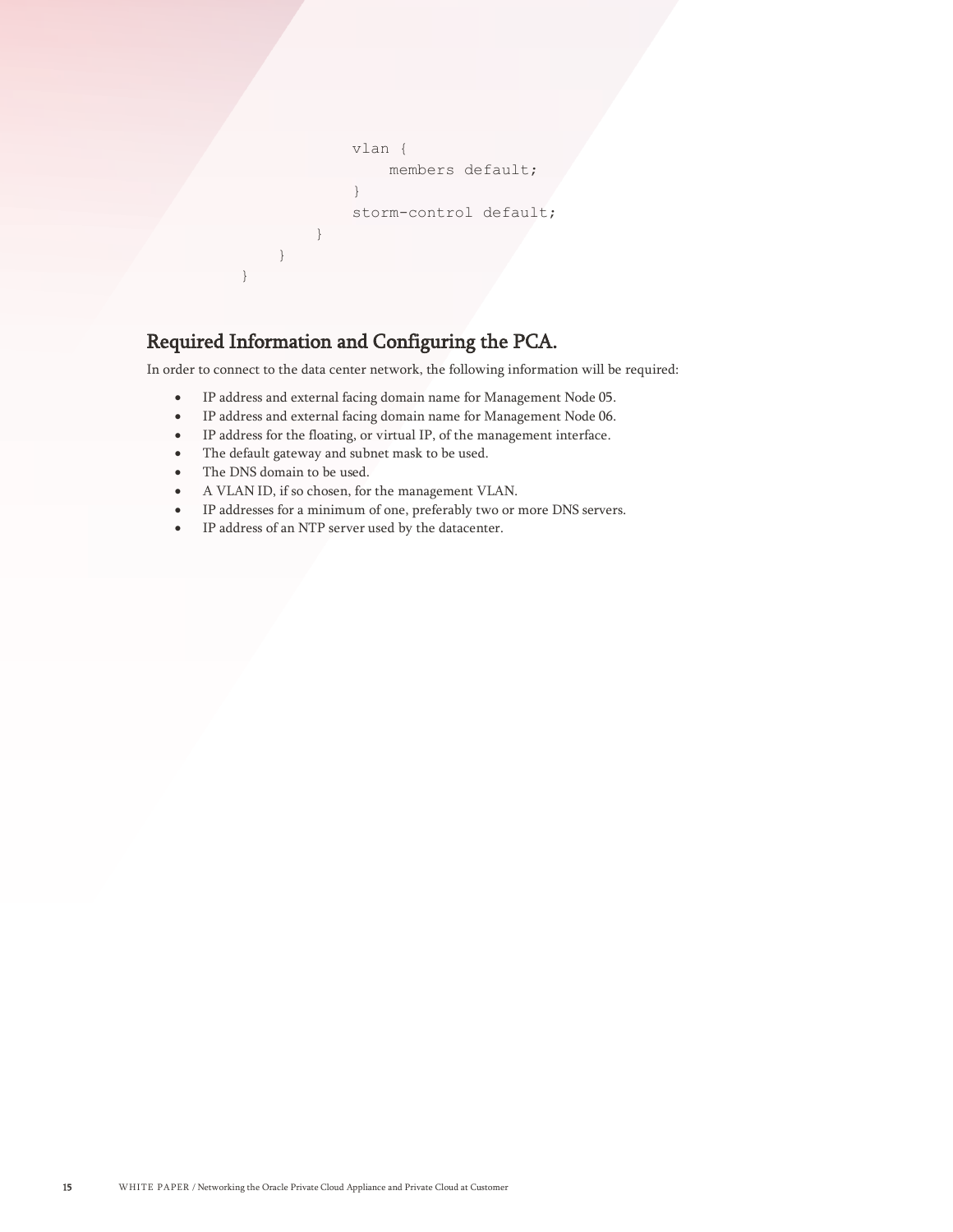Once this information is gathered and used by the installer to configure the PCA through the PCA dashboard as seen below, the machine may be physically connected to the datacenter network.

| ORACLE<br>Go back one page<br>Pull down to show history n Console                                                                                                         | âĥ<br>Open OVM Manager               |
|---------------------------------------------------------------------------------------------------------------------------------------------------------------------------|--------------------------------------|
| <b>Network Environment</b>                                                                                                                                                |                                      |
| Changes to the Network Environment configuration data requires entering the PCA Admin Password before selecting the 'Apply Changes' button.                               |                                      |
| Management Nodes<br>Data Center Network<br><b>DNS</b>                                                                                                                     |                                      |
|                                                                                                                                                                           |                                      |
| <b>Management Node 1</b>                                                                                                                                                  |                                      |
| * IP Address<br>* Host Name<br>10.80.109.160<br>bx8pca-mn1                                                                                                                |                                      |
| <b>Management Node 2</b>                                                                                                                                                  |                                      |
| * IP Address<br>* Host Name<br>10.80.109.161<br>bx8pca-mn2                                                                                                                |                                      |
|                                                                                                                                                                           |                                      |
| * PCA Admin Password(Required for changes) ••••••••                                                                                                                       | <b>Reset</b><br><b>Apply Changes</b> |
|                                                                                                                                                                           |                                      |
| <b>ORACLE</b>                                                                                                                                                             | äå<br>Open OVM Manager               |
| <b>PCA Admin Console</b>                                                                                                                                                  |                                      |
| <b>Network Environment</b><br>Changes to the Network Environment configuration data requires entering the PCA Admin Password before selecting the 'Apply Changes' button. |                                      |
| <b>DNS</b>                                                                                                                                                                |                                      |
| Management Nodes<br>Data Center Network                                                                                                                                   |                                      |
| $\vee$ $\,$ $\wedge$<br><b>Management Network VLAN</b><br>508                                                                                                             |                                      |
|                                                                                                                                                                           |                                      |
| * Domain Name<br>us.example.com                                                                                                                                           |                                      |
| * Netmask<br>255.255.254.0                                                                                                                                                |                                      |
| * Default Gateway<br>10.80.108.1                                                                                                                                          |                                      |
|                                                                                                                                                                           |                                      |
| * PCA Admin Password(Required for changes) ********                                                                                                                       | <b>Apply Changes</b><br>Reset        |
| <b>ORACLE</b><br>≡<br><b>PCA Admin Console</b>                                                                                                                            | ă<br>Open OVM Manager                |
| <b>Network Environment</b>                                                                                                                                                |                                      |
| Changes to the Network Environment configuration data requires entering the PCA Admin Password before selecting the 'Apply Changes' button.                               |                                      |
| Management Nodes<br>Data Center Network<br><b>DNS</b>                                                                                                                     |                                      |
|                                                                                                                                                                           |                                      |
| * DNS Server 1<br>10.223.27.1                                                                                                                                             |                                      |
| <b>DNS Server 2</b><br>10.223.27.2                                                                                                                                        |                                      |
| DNS Server 3<br>10.209.76.198                                                                                                                                             |                                      |
|                                                                                                                                                                           |                                      |
|                                                                                                                                                                           |                                      |
|                                                                                                                                                                           | <b>Apply Changes</b><br>Reset        |
| * PCA Admin Password(Required for changes)                                                                                                                                |                                      |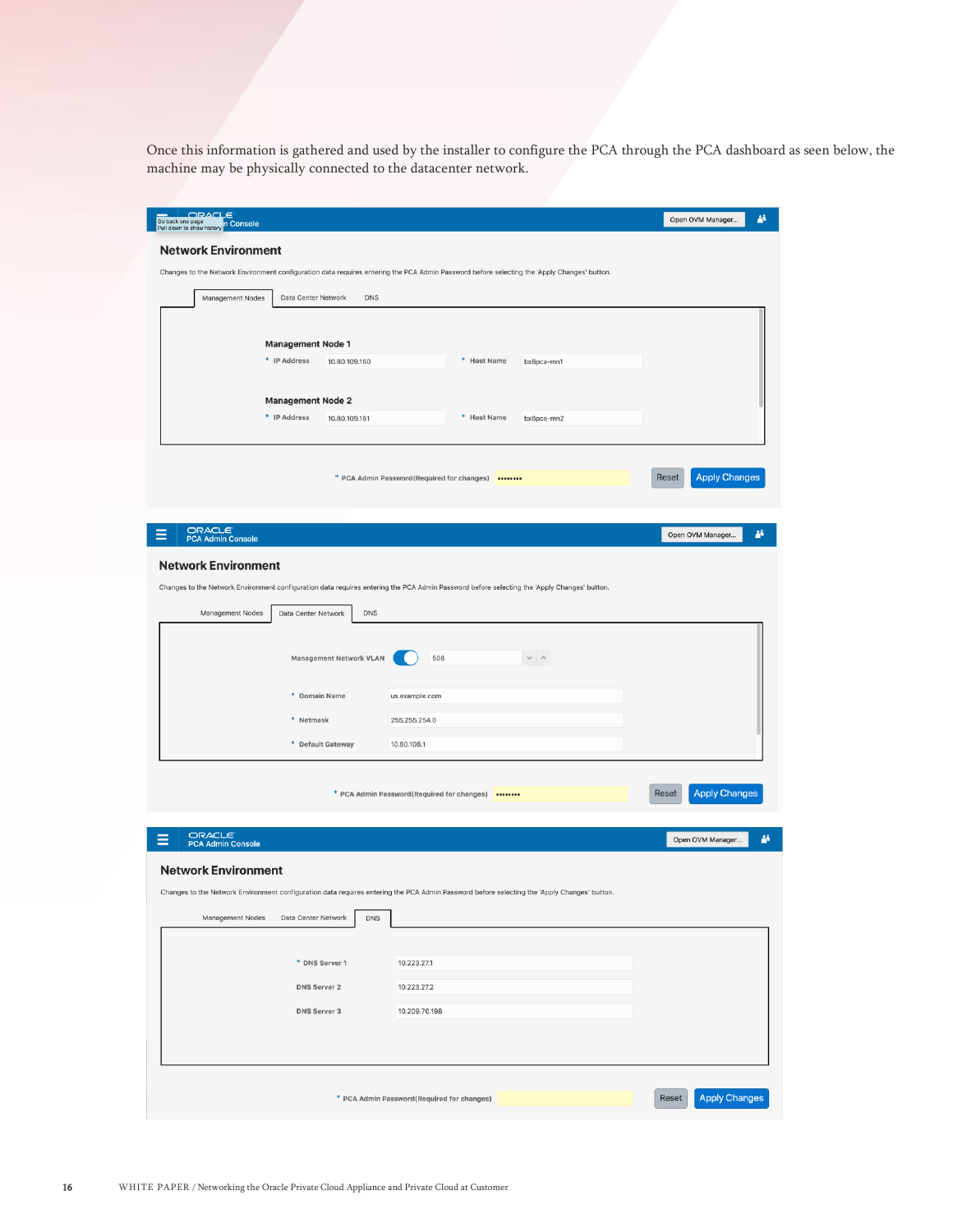The PCA dashboard may also be used if it is necessary to change the networking information at a later time.

# <span id="page-16-0"></span>CREATING CUSTOM NETWORKS

The PCA can support up to 7 additional custom networks.

The Oracle Private Cloud Appliance controller software allows you to add custom networks at the appliance level. This means that the necessary spine Cisco Nexus 9336C-FX2 Switch ports must be configured and cabled. Other hardware components also require configuration changes to enable the additional connectivity. These networks are then configured automatically in your Oracle VM environment, where they can be used for isolating and optimizing network traffic beyond the capabilities of the default network configuration. All custom networks, both internal and public, are VLAN-capable. The following is taken directly from the PCA 2.4 Administration Guide:

#### Warning

Custom networks must never be deleted in Oracle VM Manager. Doing so would leave the environment in an error state that is extremely difficult to repair. To avoid downtime and data loss, always perform custom network operations in the Oracle Private Cloud Appliance CLI.

#### Caution

The following network limitations apply:

- The maximum number of custom external networks is 7 per tenant group or per compute node.
- The maximum number of custom internal networks is 3 per tenant group or per compute node.
- The maximum number of VLANs is 256 per tenant group or per compute node.
- Only one host network can be assigned per tenant group or per compute node.

#### Caution

When configuring custom networks, make sure that no provisioning operations or virtual machine environment modifications take place. This might lock Oracle VM resources and cause your Oracle Private Cloud Appliance CLI commands to fail.

Creating custom networks requires use of the CLI. The administrator chooses between three types: a network internal to the appliance, a network with external connectivity, or a host network. Custom networks appear automatically in Oracle VM Manager. The internal and external networks take the virtual machine network role, while a host network may have the virtual machine and storage network roles.

The host network is a particular type of external network: its configuration contains additional parameters for subnet and routing. The servers connected to it also receive an IP address in that subnet, and consequently can connect to an external network device. The host network is particularly useful for direct access to storage devices.

For all networks with external connectivity the spine Cisco Nexus 9336C-FX2 Switch ports must be specified so that these are reconfigured to route the external traffic. These ports must be cabled to create the physical uplink to the next-level switches in the data center.

# <span id="page-16-1"></span>Creating a Custom Network

Using SSH and an account with superuser privileges, log into the active management node.

Note

The default root password is Welcome1. For security reasons, you must set a new password at your earliest convenience.

```
# ssh root@10.100.1.101
root@10.100.1.101's password:
root@ovcamn05r1 ~]#
```
Launch the Oracle Private Cloud Appliance command line interface.

```
# pca-admin
Welcome to PCA! Release: 2.4.2
```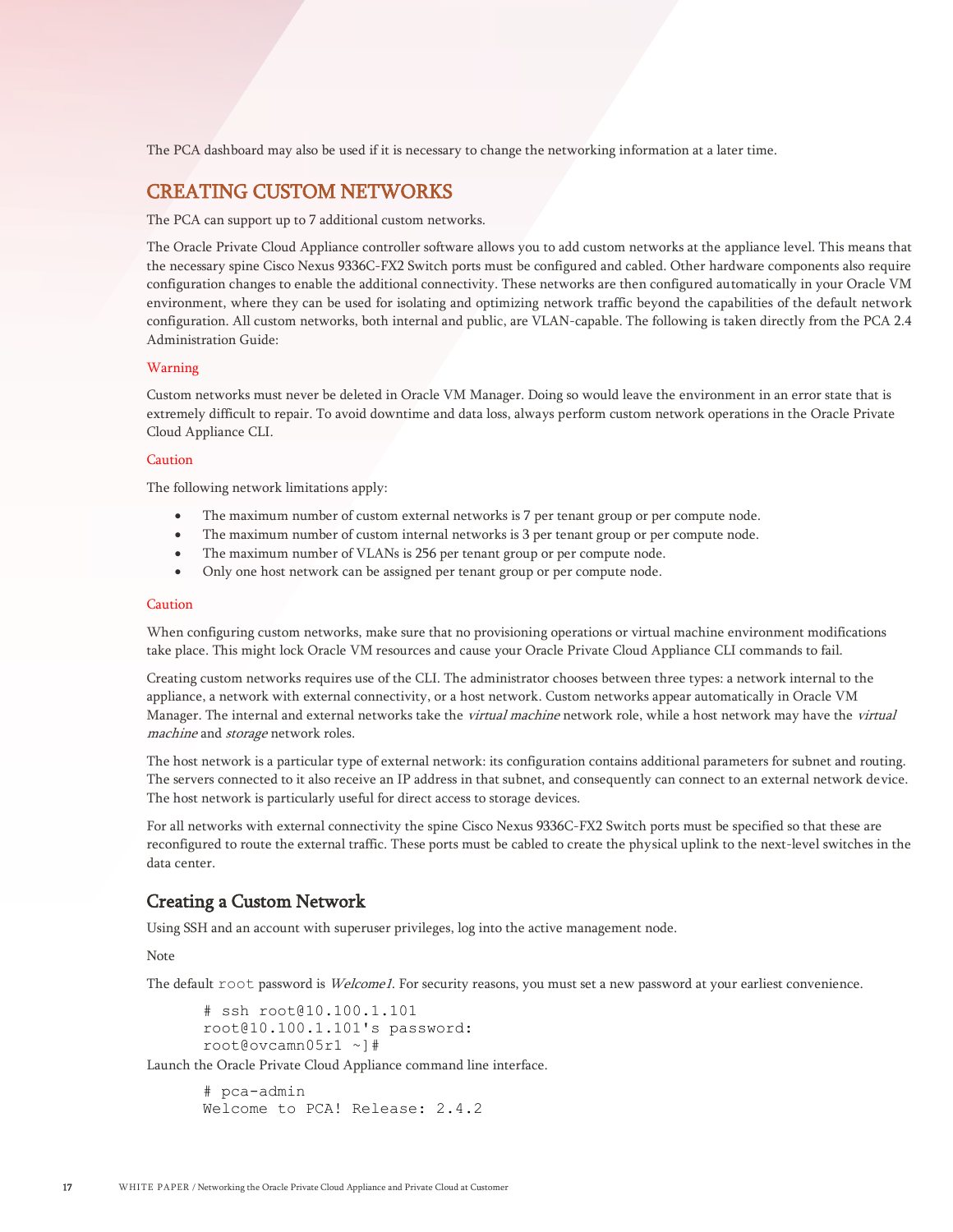#### PCA>

If your custom network requires public connectivity, you need to use one or more spine switch ports. Verify the number of ports available and carefully plan your network customizations accordingly. The following example shows how to retrieve that information from your system:

|  |  | PCA> list network-port |
|--|--|------------------------|
|--|--|------------------------|

| Port                  | Switch     | Type       | State | Networks         |
|-----------------------|------------|------------|-------|------------------|
|                       |            |            |       |                  |
| 1:1                   | ovcasw22r1 | 10G        | down  | None             |
| 1:2                   | ovcasw22r1 | 10G        | down  | None             |
| 1:3                   | ovcasw22r1 | 10G        | down  | None             |
| 1:4                   | ovcasw22r1 | 10G        | down  | None             |
| $\mathbf{2}^{\prime}$ | ovcasw22r1 | 40G        | up    | None             |
| 3                     | ovcasw22r1 | auto-speed | down  | None             |
| $\overline{4}$        | ovcasw22r1 | auto-speed | down  | None             |
| 5:1                   | ovcasw22r1 | 10G        | up    | default external |
| 5:2                   | ovcasw22r1 | 10G        | down  | default external |
| 5:3                   | ovcasw22r1 | 10G        | down  | None             |
| 5:4                   | ovcasw22r1 | 10G        | down  | None             |
| 1:1                   | ovcasw23r1 | 10G        | down  | None             |
| 1:2                   | ovcasw23r1 | 10G        | down  | None             |
| 1:3                   | ovcasw23r1 | 10G        | down  | None             |
| 1:4                   | ovcasw23r1 | 10G        | down  | None             |
| $\overline{2}$        | ovcasw23r1 | 40G        | up    | None             |
| 3                     | ovcasw23r1 | auto-speed | down  | None             |
| $\overline{4}$        | ovcasw23r1 | auto-speed | down  | None             |
| 5:1                   | ovcasw23r1 | 10G        | up    | default external |
| 5:2                   | ovcasw23r1 | 10G        | down  | default external |
| 5:3                   | ovcasw23r1 | 10G        | down  | None             |
| 5:4                   | ovcasw23r1 | 10G        | down  | None             |
| 22 rows displayed     |            |            |       |                  |

Status: Success

For a custom network with external connectivity, configure an uplink port group with the uplink ports you wish to use for this traffic. Select the appropriate breakout mode

PCA> create uplink-port-group *MyUplinkPortGroup* '1:1 1:2' 10g-4x Status: Success

Note

The port arguments are specified as  $'x:y'$  where x is the switch port number and y is the number of the breakout port, in case a splitter cable is attached to the switch port. The example above shows how to retrieve that information.

You must set the breakout mode of the uplink port group. When a 4-way breakout cable is used, all four ports must be set to either 10Gbit or 25Gbit. When no breakout cable is used, the port speed for the uplink port group should be either 100Gbit or 40Gbit, depending on connectivity requirements. See the section "create uplink-port-group" for command details.

Network ports cannot be part of more than one network configuration.

Create a new network and select one of these types:

- rack\_internal\_network
- external\_network
- host\_network

Use the following syntax:

For an internal-only network, specify a network name.

PCA> create network *MyInternalNetwork* rack\_internal\_network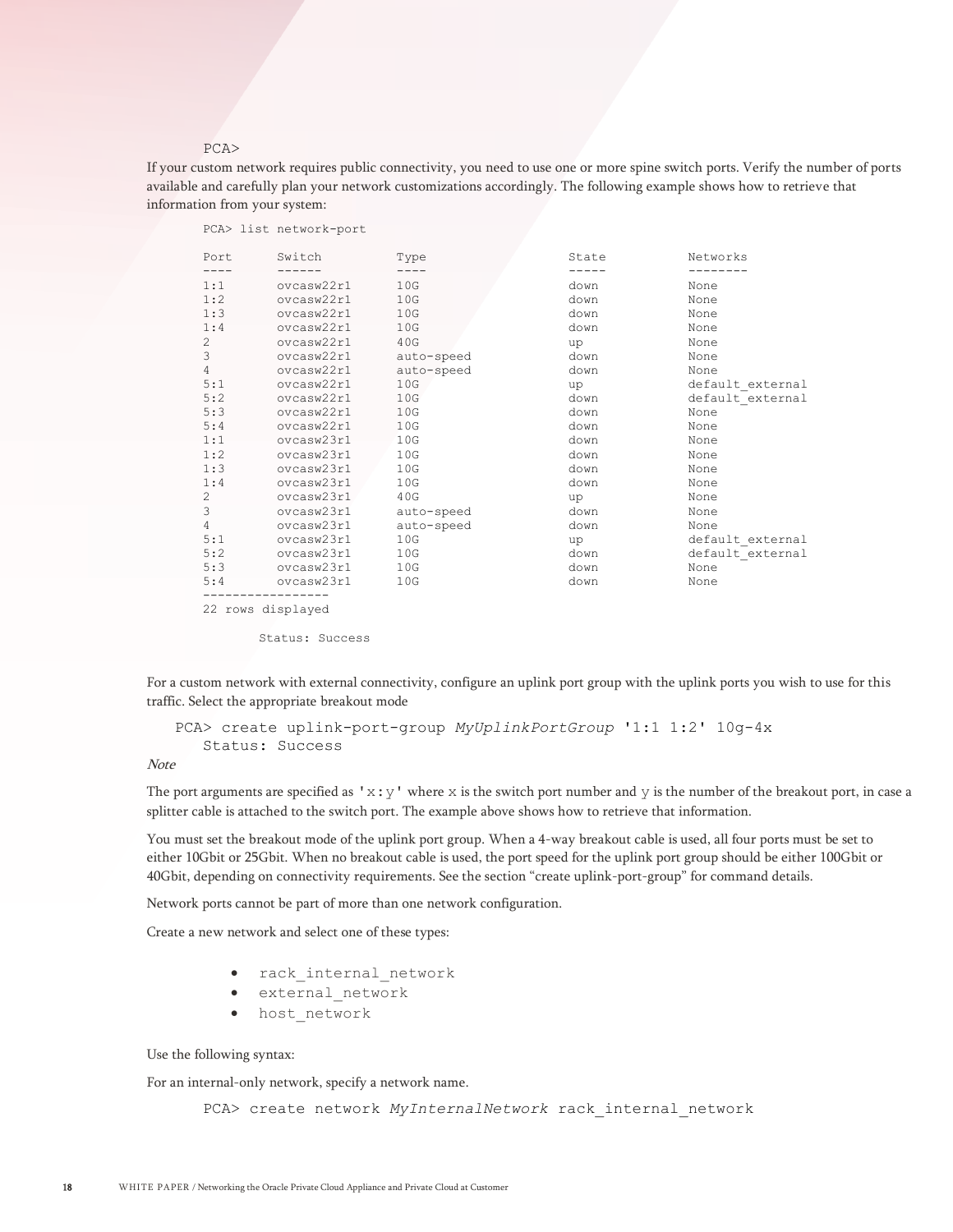Status: Success

For an external network, specify a network name and the spine switch port group to be configured for external traffic.

```
PCA> create network MyPublicNetwork external_network MyUplinkPortGroupp
Status: Success
```
For a host network, specify a network name, the spine switch ports to be configured for external traffic, the subnet, and optionally the routing configuration.

```
PCA> create network MyHostNetwork host_network MyUplinkPortGroup \
10.10.10 255.255.255.0 10.1.20.0/24 10.10.10.250
Status: Success
```
Note

In this example the additional network and routing arguments for the host network are specified as follows, separated by spaces:

 $10.10.10 =$  subnet prefix  $255.255.255.0 =$  netmask  $10.1.20.0/24$  = route destination (as subnet or IPv4 address)  $10.10.10.250$  = route gateway

The subnet prefix and netmask are used to assign IP addresses to servers joining the network. The optional route gateway and destination parameters are used to configure a static route in the server's routing table. The route destination is a single IP address by default, so you must specify a netmask if traffic could be intended for different IP addresses in a subnet.

Note:

PCA does not support host networks smaller than /24.

#### Caution

Network and routing parameters of a host network *cannot* be modified. To change these settings, delete the custom network and re-create it with updated settings.

Connect the required servers to the new custom network. You must provide the network name and the names of the servers to connect.

PCA> add network *MyPublicNetwork ovcacn07r1* Status: Success PCA> add network *MyPublicNetwork ovcacn08r1* Status: Success PCA> add network *MyPublicNetwork ovcacn09r1* Status: Success

Verify the configuration of the new custom network.

PCA> show network *MyPublicNetwork*

| Network Name | MyPublicNetwork  |
|--------------|------------------|
| Trunkmode    | None             |
| Description  | None             |
| Ports        | [1:1', 1:2']     |
| VNICS        | None             |
| Status       | ready            |
| Network Type | external network |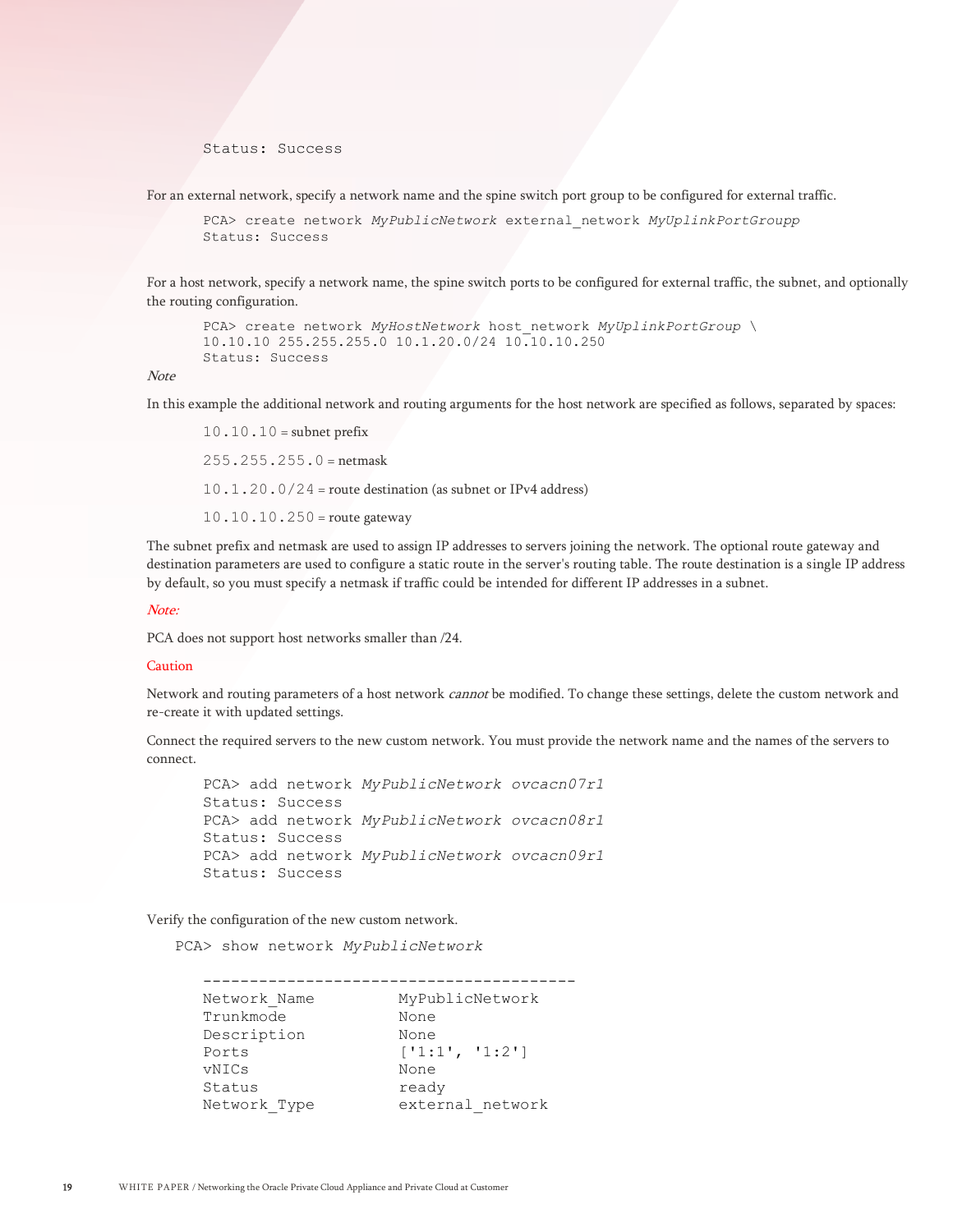```
Compute_Nodes ovcacn07r1, ovcacn08r1, ovcacn09r1
Prefix None
Netmask None
Route Destination None
Route Gateway None
----------------------------------------
```
Status: Success

As a result of these commands, a VxLAN interface is configured on each of the servers to connect them to the new custom network. These configuration changes are reflected in the Networking tab and the Servers and VMs tab in Oracle VM Manager.

#### **Note**

If the custom network is a host network, the compute node is assigned an IP address based on the prefix and netmask parameters of the network configuration, and the final octet of the compute node's internal management IP address.

For example, if the compute node with internal IP address 192.168.4.9 were connected to the host network used for illustration purposes in this procedure, it would receive the address 10.10.10.9 in the host network.

[The](https://docs.oracle.com/en/engineered-systems/private-cloud-appliance/2.4/admin-2.4.1/admin-pca-network-custom.html#fig-admin-pca-network-custom-ovmm) figure below shows a custom network named MyPublicNetwork, which is VLAN-capable and uses the compute node's vx13041 interface.

| $\mathbb{E}[f]/X \leq 0$                                                       | View $\star$          | Perspective: Ethernet Ports | $\pmb{\mathrm{v}}$ | $\mathcal{L}$ <sup><math>\odot</math></sup> |                     |                        |        |                   |               |
|--------------------------------------------------------------------------------|-----------------------|-----------------------------|--------------------|---------------------------------------------|---------------------|------------------------|--------|-------------------|---------------|
| 画<br><b>Server Pools</b>                                                       |                       |                             | Interface          |                                             |                     |                        |        | Addressing        |               |
| 囲<br>V<br>Rack1 ServerPool                                                     | Port                  | <b>Status</b>               | Name               | <b>MTU</b>                                  | <b>Bond Name</b>    | Network                | Type   | <b>IP Address</b> | Netmask       |
| ovcacn07r1                                                                     | eth0 on ovcacn09r1    | Port Up                     | eth <sub>0</sub>   | 1500                                        | bond0 on ovcacn09r1 |                        |        |                   |               |
| 4H<br>ovcacn08r1                                                               | eth1 on ovcacn09r1    | Port Down                   | eth <sub>1</sub>   | 1500                                        |                     |                        |        |                   |               |
| eth2 on ovcacn09r1<br>厢<br>ovcacn09r1<br>eth3 on ovcacn09r1<br>相<br>ovcacn10r1 |                       | Port Down                   | eth <sub>2</sub>   | 1500                                        |                     |                        |        |                   |               |
|                                                                                |                       | Port Up                     | eth3               | 9054                                        | bond1 on ovcacn09r1 |                        |        |                   |               |
|                                                                                | eth4 on ovcacn09r1    | Port Up                     | eth4               | 9054                                        | bond1 on ovcacn09r1 |                        |        |                   |               |
| ovcacn11r1                                                                     | vx2 on ovcacn09r1     | Port Up                     | vx2                | 9000                                        |                     | default_internal       |        |                   |               |
| ovcacn12r1                                                                     | vx3 on ovcacn09r1     | Port Up                     | vx3                | 9000                                        |                     | pvi_network            |        |                   |               |
| ovcacn13r1                                                                     | vx4 on ovcacn09r1     | Port Up                     | vx4                | 9000                                        |                     | vian stress            |        |                   |               |
| ovcacn14r1                                                                     | vx13040 on ovcacn09r1 | Port Up                     | vx13040            | 9000                                        |                     | default external       |        |                   |               |
| 相<br>ovcacn34r1                                                                | vx13041 on ovcacn09r1 | Port Up                     | yx13041            | 9000                                        |                     | <b>MyPublicNetwork</b> |        |                   |               |
| ovcacn35r1                                                                     | vx13042 on ovcacn09r1 | Port Up                     | vx13042            | 9000                                        |                     | storage net            | Static | 10.16.11.11       | 255.255.240.0 |
| ovcacn36r1                                                                     | vx13050 on ovcacn09r1 | Port Up                     | vx13050            | 9000                                        |                     | ext_net_1              |        |                   |               |
| TH<br><b>Unassigned Servers</b>                                                | vx13052 on ovcacn09r1 | Port Up                     | vx13052            | 9000                                        |                     | ext_net_2              |        |                   |               |

To disconnect servers from the custom network use the remove network command.

#### Warning

Before removing the network connection of a server, make sure that no virtual machines are relying on this network.

When a server is no longer connected to a custom network, make sure that its port configuration is cleaned up in Oracle VM.

PCA> remove network *MyPublicNetwork ovcacn09r1* \*\*\*\*\*\*\*\*\*\*\*\*\*\*\*\*\*\*\*\*\*\*\*\*\*\*\*\*\*\*\*\*\*\*\*\*\*\*\*\*\*\*\*\*\*\*\*\*\*\*\*\*\*\*\*\*\*\*\*\* WARNING !!! THIS IS A DESTRUCTIVE OPERATION. \*\*\*\*\*\*\*\*\*\*\*\*\*\*\*\*\*\*\*\*\*\*\*\*\*\*\*\*\*\*\*\*\*\*\*\*\*\*\*\*\*\*\*\*\*\*\*\*\*\*\*\*\*\*\*\*\*\*\*\* Are you sure [y/N]:y Status: Success

#### <span id="page-19-0"></span>Deleting a Custom Network

#### Caution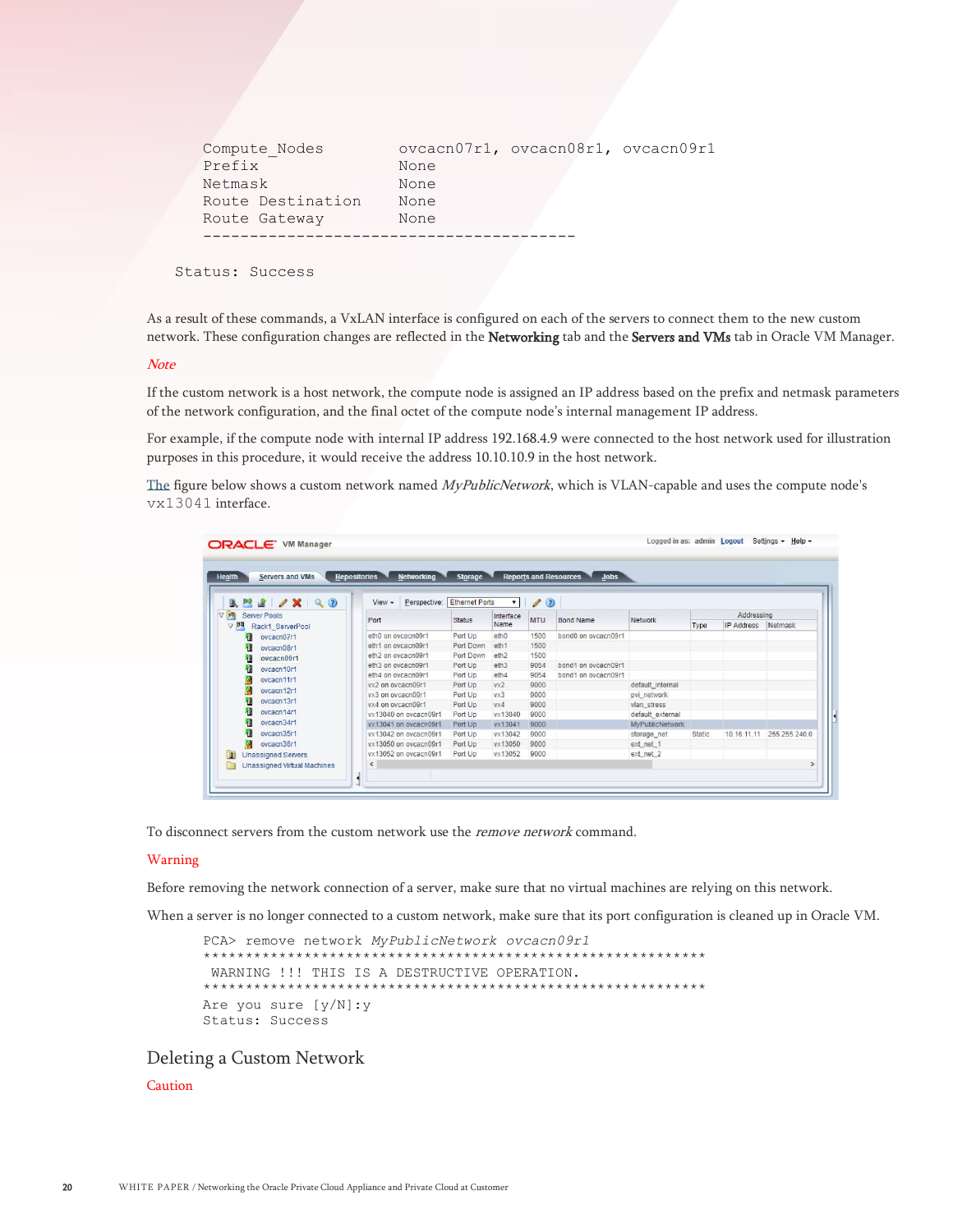Before deleting a custom network, make sure that all servers have been disconnected from it first.

Using SSH and an account with superuser privileges, log into the active management node.

#### Note

The default root password is Welcome1. For security reasons, you must set a new password at your earliest convenience.

```
# ssh root@10.100.1.101
root@10.100.1.101's password:
root@ovcamn05r1 ~]#
```
Launch the Oracle Private Cloud Appliance command line interface.

```
# pca-admin
Welcome to PCA! Release: 2.4.2
PCA>
```
Verify that all servers have been disconnected from the custom network. No vNICs or nodes should appear in the network configuration.

#### **Caution**

Related configuration changes in Oracle VM must be cleaned up as well.

PCA> show network MyPublicNetwork

| Network Name      | MyPublicNetwork  |
|-------------------|------------------|
| Trunkmode         | None             |
| Description       | None             |
| Ports             | [ '1:1 ', '1:2'] |
| VNICS             | None             |
| Status            | ready            |
| Network Type      | external network |
| Compute Nodes     | None             |
| Prefix            | None             |
| Netmask           | None             |
| Route Destination | None             |
| Route Gateway     | None             |
|                   |                  |

Delete the custom network.

```
PCA> delete network MyPublicNetwork
                                         ************************************************************
WARNING !!! THIS IS A DESTRUCTIVE OPERATION.
************************************************************
Are you sure [y/N]:y
Status: Success
```
#### **Caution**

If a custom network is left in an invalid or error state, and the delete command fails, you may use the  $-\text{force}$  option and retry.

# <span id="page-20-0"></span>CREATING OVM NETWORKS

The PCA software defined networking architecture within Oracle VM allows the use of VLANs to layer many logical networks on top of the custom networks. The following is taken from the OVM Manager 3.4 documentation.

When creating VLAN based networks in OVM, the first step is to create VLAN interfaces on the underlying custom networks, then to create the networks utilizing those VNICs. The following sections detail those processes.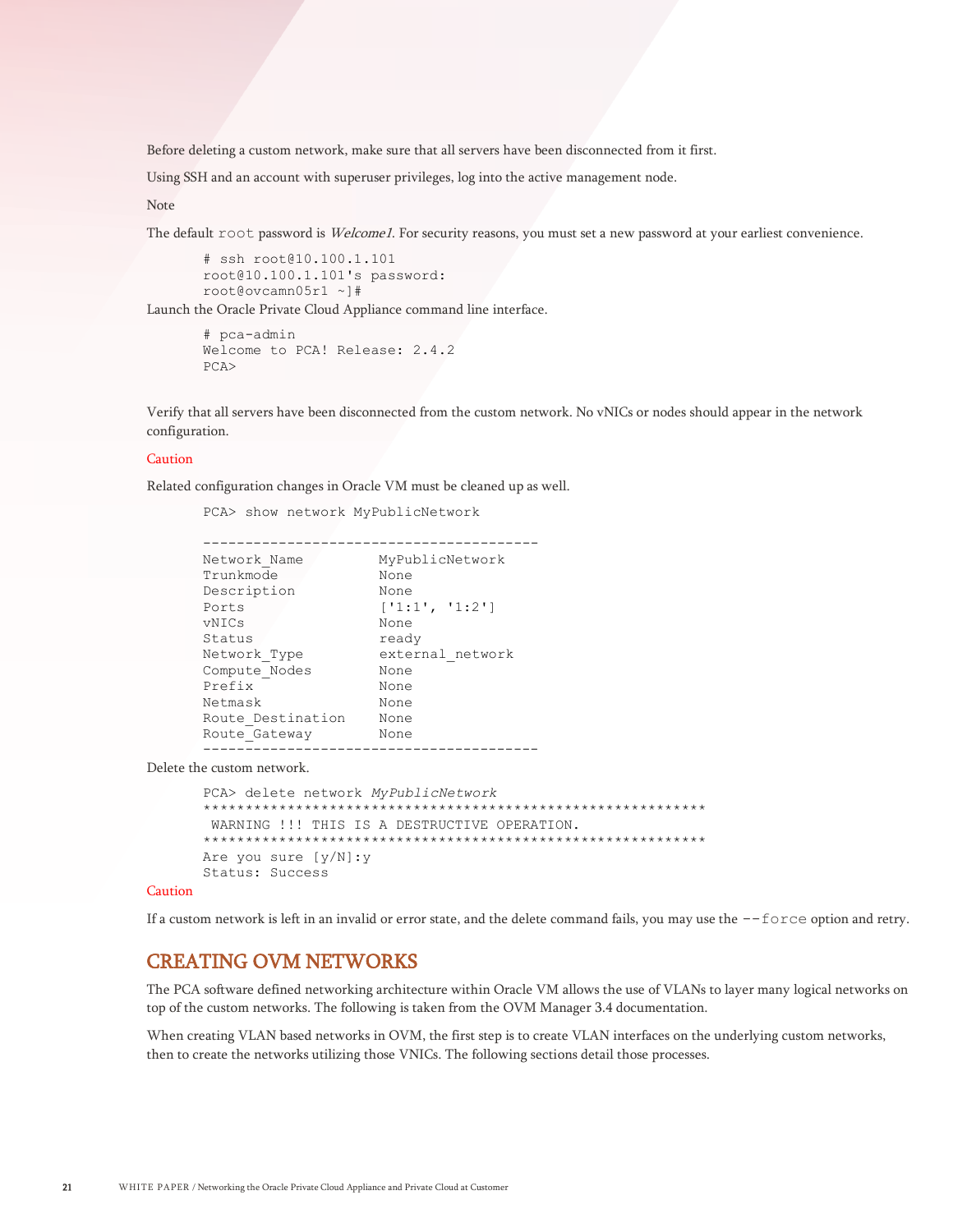#### <span id="page-21-0"></span>Creating and Managing VLAN Interfaces

The VLAN Interfaces tab allows you to define and manage VLAN interfaces on the Compute Nodes inside your PCA. If your data center network is configured to support VLANs, you should define interfaces for your different VLAN IDs on each of your compute nodes, so that you are able to define Oracle VM networks that take advantage of VLAN separation.

The VLAN Interfaces tab is divided into two sections, a Navigation Pane and a Management Pane displaying a tabular view of the VLAN Interfaces associated with the item selected in the navigation pane.

#### <span id="page-21-1"></span>Navigation Pane

The Navigation Pane displayed on the VLAN Interfaces tab is used to control the VLAN interfaces that are displayed in the Management Pane. The Navigation Pane presents a tree view of the compute nodes that have been discovered within your environment. Compute Nodes are grouped by Server Pools or are automatically presented beneath the node titled Unassigned Servers.

Expanding the Server Pools node, allows you to see each of the server pools configured within your environment. Selecting a particular server pool from the list presented, updates the Management Pane to show only the VLAN interfaces configured for that server pool.

Clicking on the Unassigned Servers node is equivalent to selecting an individual server pool. The Management Pane is updated to show only the VLAN interfaces configured for servers that do not belong to a server pool.

Both the Unassigned Servers node and any of the server pool nodes can be further expanded to list the servers that belong to these nodes. The VLAN interfaces displayed in the Management Pane can be further limited to each individual server listed.

Finally, you are able to expand server nodes to list the ports or bonds that are available for each server. By selecting a particular port for any server in the Navigation Pane, the list of VLAN interfaces presented in the Management Pane is limited to those interfaces configured for that specific port or bond.

#### <span id="page-21-2"></span>Management Pane

The Management Pane on the VLAN Interface tab allows you to create, edit or delete VLAN interfaces configured within Oracle VM Manager. VLAN interfaces are listed in a tabular view that includes a toolbar providing options to manage interfaces. The VLAN Interfaces that are displayed in the table at any point in time are controlled using the Navigation Pane.

The VLAN Interface tab includes a toolbar in the management pane that consists of the following options:

#### VLAN Interface Subtab Toolbar Icon Options

| Toolbar Icon Option  Icon                |    | Description                                                                                                                                                                           |
|------------------------------------------|----|---------------------------------------------------------------------------------------------------------------------------------------------------------------------------------------|
| Create VLAN<br>Interface                 |    | Displays the <b>Create VLAN Interface(s)</b> dialog box. Use this option to<br>create a new VLAN Interface within Oracle VM Manager.                                                  |
| Edit Selected VLAN<br>Interface          |    | Displays the <b>Edit VLAN Interface(s)</b> dialog box. Use this option to change<br>the description, MTU settings or IP address assignment options for an<br>existing VLAN Interface. |
| Delete Selected<br><b>VLAN</b> Interface | X. | Displays the Delete Confirmation dialog box. Use this option to delete the<br>selected VLAN Interface.                                                                                |
| Help                                     |    | Displays context sensitive help.                                                                                                                                                      |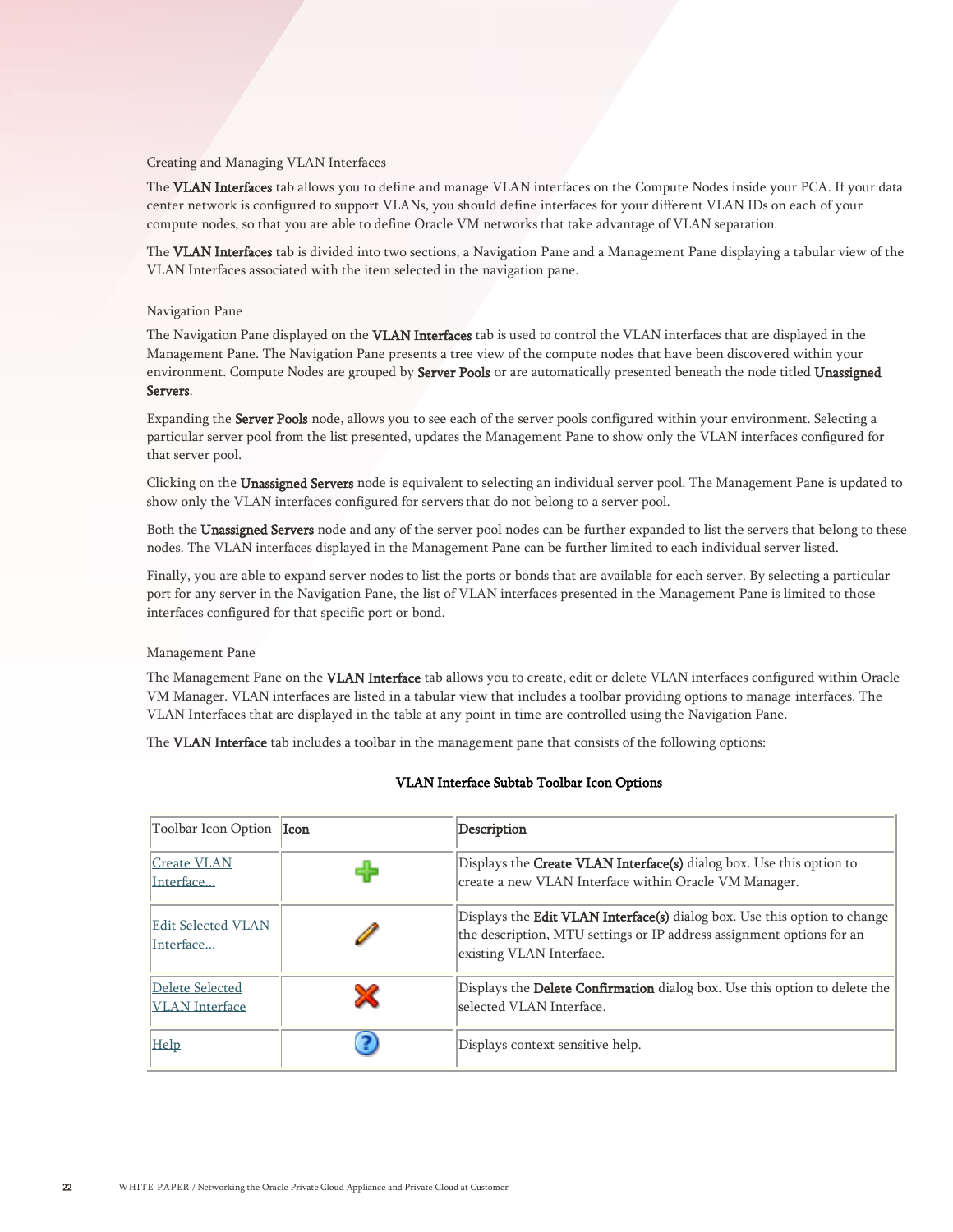The table view in the VLAN Interface subtab includes the following fields:

- Name: The name of the VLAN interface as defined in Oracle VM Manager.
- VLAN ID: The VLAN ID that is assigned to the VLAN interface.
- Server Pool: The server pool where this VLAN interface is located (if any).
- Server: The server where the VLAN interface is located.
- Port: The network port on which the VLAN interface is assigned.
- MTU: The MTU value for the VLAN interface.
- Network: The network that the VLAN interface is attached to (if any).
- Addressing: A grouping of fields to display IP address assignment.
	- o Type: Describes the network address assignment type (either Static, Dynamic or blank if None).
	- o IP Address: The IP address allocated to the VLAN interface (if any).
	- o Netmask: The netmask applied to the VLAN interface (if any).
- Description: The description of the VLAN interface as defined in Oracle VM Manager.

#### <span id="page-22-0"></span>Create VLAN Interfaces

The PCA environment is configured to use only VLANs, so you will need to configure VLAN interfaces within Oracle VM Manager before you are able to use them within a network configuration.

#### To Create A VLAN Interface

- 1. On the Networking tab, click the VLAN Interfaces subtab link.
- 2. Click the **Create VLAN Interface** icon in the toolbar.
- 3. The Create VLAN Interface(s) dialog is displayed.
- 4. A navigation tree similar to the one shown in the Navigation Pane is displayed in the pane on the right of the dialog. Use the navigation tree to identify server ports or bonds that are configured for your VLANs. You are able to expand nodes in the navigation tree to identify individual servers, and then expand each server to identify the ports that are available. Alongside each port, listed for a server, is a check box that allows you to enable the port to configure VLAN interfaces that are attached to it. You must select at least one port. Be careful not to select a port that is already in use or which is part of a bond. The user interface does not filter the ports to allow you to only select unused ports.
- 5. Once you have selected the ports for which you wish to create VLAN interfaces, you can click Next to continue to the next stage of the wizard, or click Cancel to exit the wizard without making any changes.
- 6. The Select VLAN IDs stage is displayed in the wizard. In the panel on the right, you are able to select a VLAN ID range. Using the two fields available you can specify a range of VLAN IDs that are configured on the network ports for which you are creating VLAN interfaces. Use the Add, Delete and Delete All buttons to manage the VLAN IDs for which VLAN interfaces should be created. A VLAN interface is created for each VLAN ID specified in the list provided here. You must select at least one VLAN ID.
- 7. When you have finished selecting VLAN IDs, you can click Next to continue to the next stage of the wizard, or click Cancel to exit the wizard without making any changes.
- 8. The Configure IP Address stage is displayed in the wizard. On the panel on the right, a table is presented listing each of the VLAN interfaces that have been created. For each VLAN interface listed, you are able to edit the MTU setting, the IP Address assignment settings and the description. The Addressing field provides a drop-down selector that allows you to choose either None, Static or Dynamic to specify how IP Addressing should be configured on this interface. If you select Static here, the IP Address and Mask fields become available to edit, otherwise they remain uneditable.

A Filter By VLAN ID drop-down selector is provided at the top of the table, to allow you to quickly limit the VLAN interfaces displayed in the table to make changes in a more orderly fashion.

9. Click Finish when you have finished editing VLAN interfaces to save the changes, or click Cancel to exit.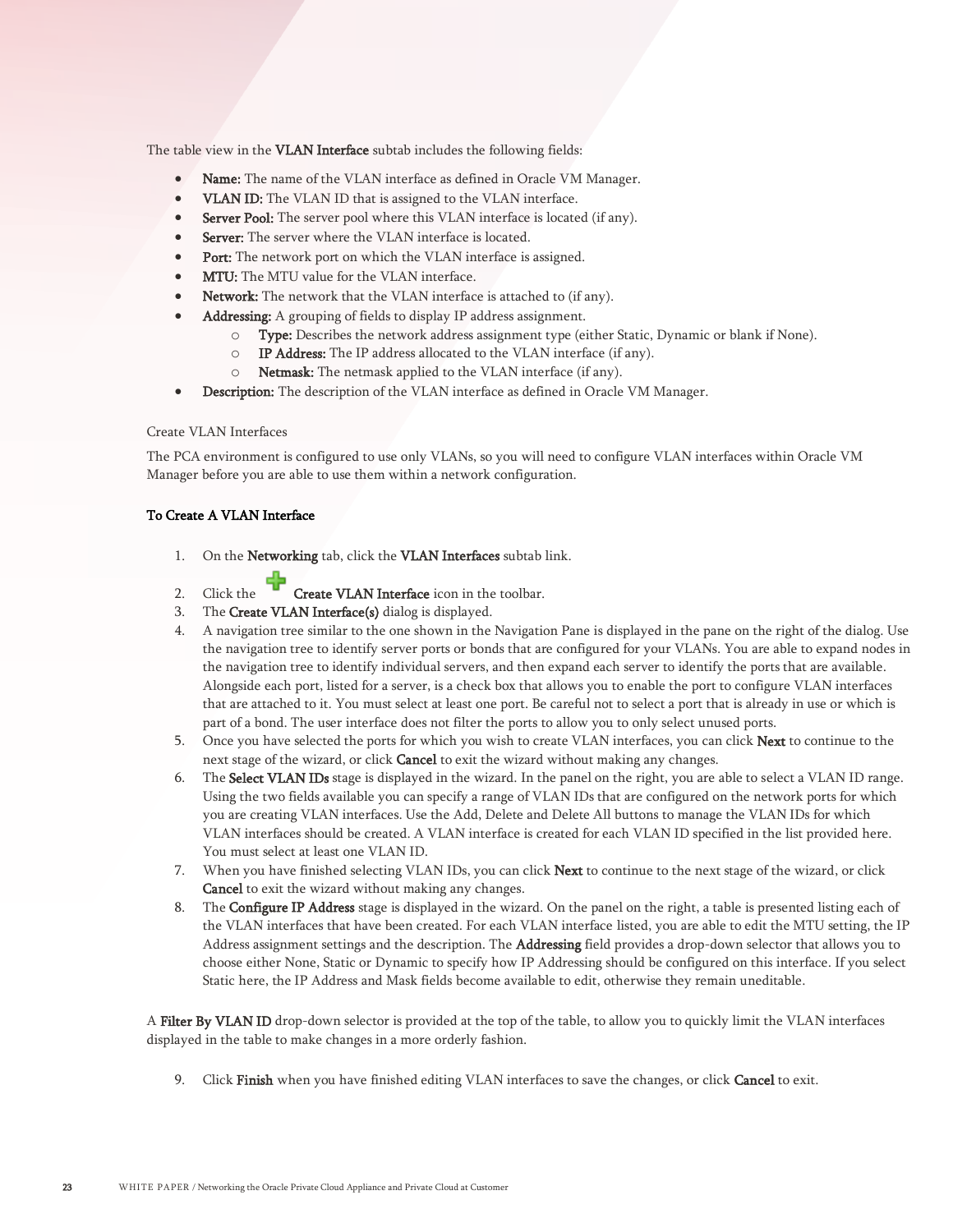<span id="page-23-0"></span>Edit VLAN Interfaces

#### To Edit A VLAN Interface

- 1. On the Networking tab, click the VLAN Interfaces subtab link.
- 2. Use the navigation pane to locate filter the list of VLAN interfaces displayed in the management pane.
- 3. Select the VLAN interface that you wish to edit from the interfaces listed in the management pane.
- 4. Click the **Edit VLAN Interface** icon in the toolbar.
- 5. The Edit VLAN Interface(s) dialog is displayed.
- 6. For each VLAN interface listed, you are able to edit the MTU setting, the IP Address assignment settings and the description. The Addressing field provides a drop-down selector that allows you to choose either None, Static or Dynamic to specify how IP Addressing should be configured on this interface. If you select Static here, the IP Address and Mask fields become available to edit, otherwise they remain uneditable.
- 7. Click OK when you have finished editing VLAN interfaces to save the changes, or click Cancel to exit.

<span id="page-23-1"></span>Delete VLAN Interfaces

#### To Delete A VLAN Interface

- 1. On the Networking tab, click the VLAN Interfaces subtab link.
- 2. Use the navigation pane to locate filter the list of VLAN interfaces displayed in the management pane.
- 3. Select the VLAN interfaces that you wish to remove from Oracle VM Manager from the interfaces listed in the management pane.
- 4. Click the **ODelete VLAN Interface(s)** icon at the top of the table displayed in the management pane.
- 5. The Delete Confirmation dialog box is displayed. Click OK to delete the VLAN interface from Oracle VM Manager.

#### <span id="page-23-2"></span>Creating and Managing Networks

Begin by opening the Oracle VM Manager for your PCA in a browser and navigating to the Networks subtab to add, edit and delete networks. This presents a tabular view of the networks that are currently configured within the Oracle VM environment. Configuration options can be accessed using the toolbar at the top of the tab.

The toolbar at the top of the tab consists of the following options:

| Networks Subtab Toolbar Icon Options |  |  |
|--------------------------------------|--|--|
|--------------------------------------|--|--|

| Toolbar Icon Option             | <b>Icon</b> | Description                                                                                                                  |
|---------------------------------|-------------|------------------------------------------------------------------------------------------------------------------------------|
| Create New<br>Network           | ٩Þ          | Displays the <b>Create Network</b> dialog box. Use this option to create a<br>new network within Oracle VM Manager.          |
| <b>Edit Selected</b><br>Network | Í           | Displays the <b>Edit Network</b> dialog box. Use this option to change the<br>network configuration for an existing network. |
| Delete Selected<br>Network      | X           | Displays the <b>Delete Confirmation</b> dialog box. Use this option to<br>delete the selected network.                       |

The table view in the **Networks** subtab includes the following fields: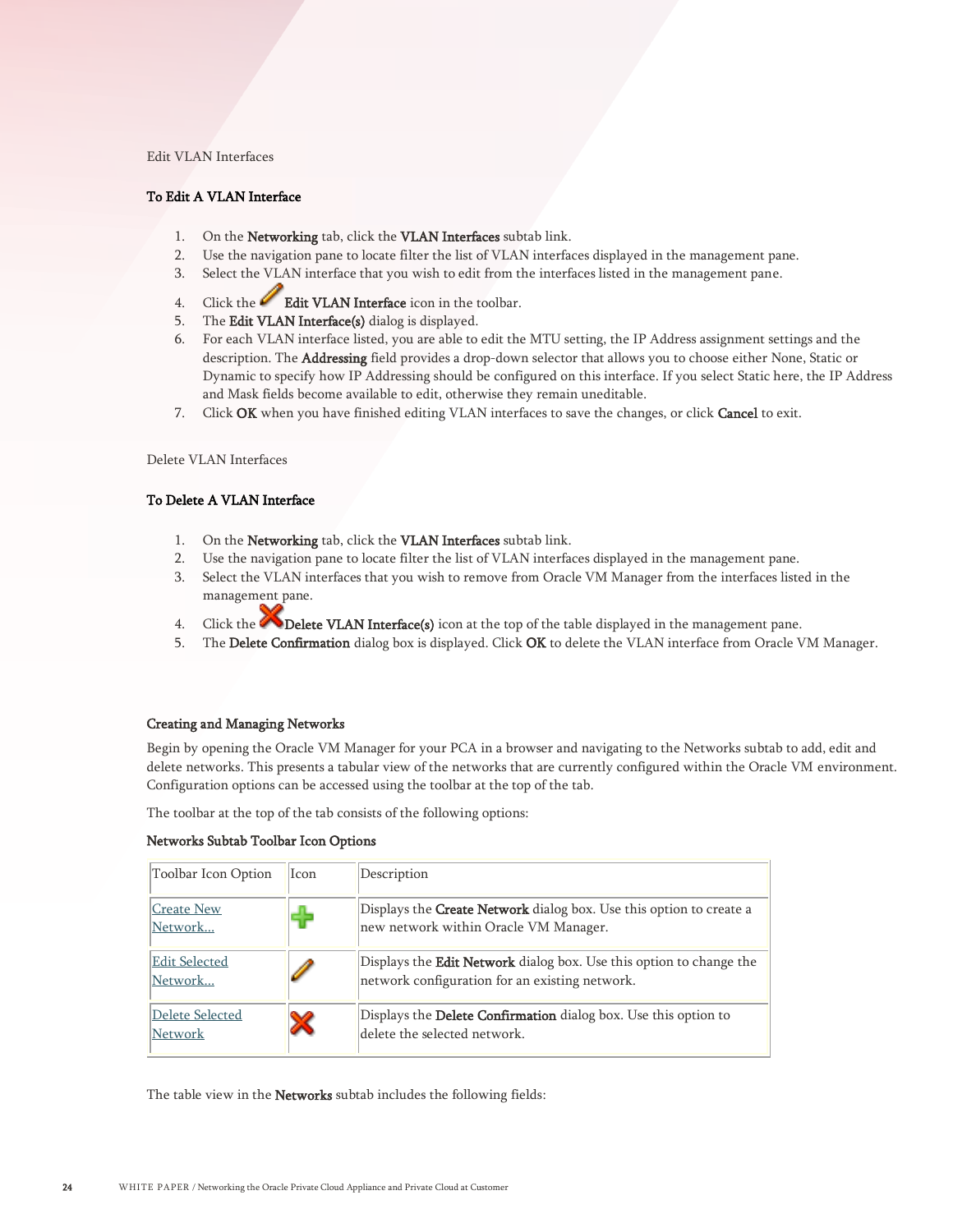- ID: The UUID for the network.
- Name: The name defined for the network within Oracle VM Manager.
- Intra-Network Server: The name of the server on which a local network is defined, if the network is of this type.
- Network Channels: A grouping of the different network channels or roles that a network may support.
- Server Management: A check box item to indicate whether or not the network is a member of the Server Management channel.
- Cluster Heartbeat: A check box item to indicate whether or not the network is a member of the Cluster Heartbeat channel.
- Live Migrate: A check box item to indicate whether or not the network is a member of the Live Migrate channel.
- Storage: A check box item to indicate whether or not the network is a member of the Storage channel.
- Virtual Machine: A check box item to indicate whether or not the network is a member of the Virtual Machine channel.
- Description: A field to present the text description defined for the network within Oracle VM Manager.

#### Caution

Note that in PCA, we only edit or add networks of type Virtual Macine. All others are pre-defined and should never be changed.

#### To create a new Network

- 1. On the Networking tab, click the Networks subtab.
- 2. Click the Create New Network icon **1** A dialog is displayed, choose the following option:
	- Create a Network with Ports/Bond Ports/VLAN Interfaces: Use this option to create a normal network that makes use of physical ports, bond ports or VLAN Interfaces defined on your servers.

#### Note

If you have not already defined any VLAN interfaces as described in "VLAN Interfaces", you are unable to add any VLAN interfaces to the network. In other words, you must define your VLAN interfaces on the VLAN Interfaces subtab before attempting to add any VLAN interfaces to a network.

#### 3. Click Next and select: Create a Network with Ports/Bond Ports/VLAN Interfaces

### Create a Network with Ports/Bond Ports/VLAN Interfaces

- 1. After you select a network configuration, the Create Network wizard displays the following fields to configure your network:
	- Name: The name of the network in Oracle VM Manager.
	- Description: Optional information you would like to add about this network.
	- Network Uses: A set of check boxes that allow you to define the various network roles or channels that are enabled on the network.
		- o Management: Used to manage the physical Oracle VM Servers in a server pool, for example, to update the Oracle VM Agent on the different Oracle VM Servers. This network function is assigned to at least one network by default.
		- o Live\_Migrate: Used to migrate virtual machines from one Oracle VM Server to another in a server pool, without changing the status of the virtual machine.
		- o Cluster\_Heartbeat: Used to verify if the Oracle VM Servers in a clustered server pool are up and running.
		- o Virtual\_Machine: Used for the network traffic between the different virtual machines in a server pool.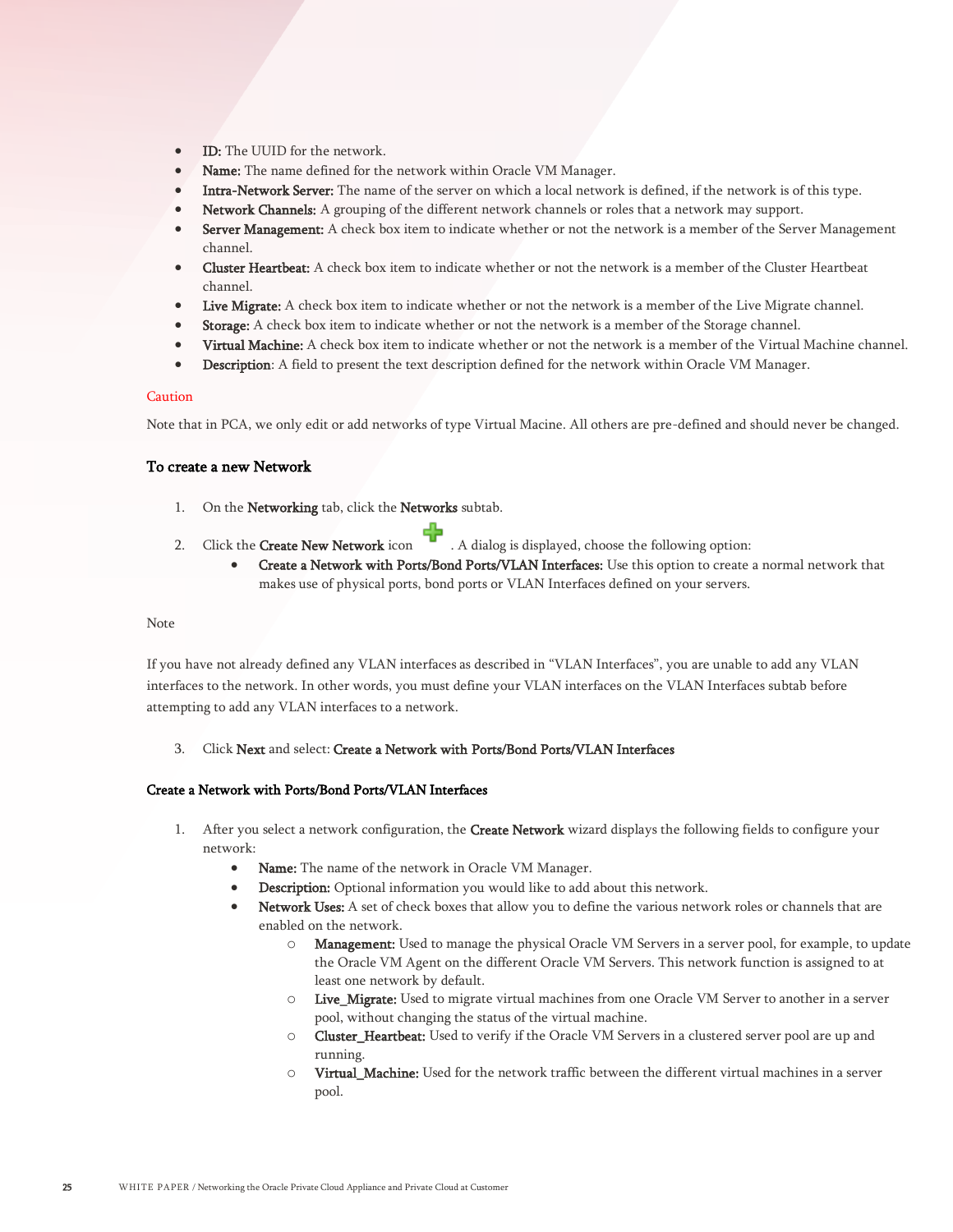o Storage: Enables you to associate specific networks with storage use.

#### Warning:

The only network type valid for creation in PCA is the Virtual Machine type. .Do not attempt to create any other type of network.

Click Next to continue to the next stage of the wizard, or click Cancel to exit the wizard without making any changes.

2. The Select Ports stage of the wizard is displayed. This dialog allows you to define which ports or bonds on each Oracle VM Server are attached to the network and presents a tabular view of ports and bonds that are attached to the network.

#### Warning:

PCA networks should only contain VLAN interfaces, there is no requirement for you to add any network ports to the network in this dialog. You are able to add VLAN interfaces to the network in the next stage of the wizard.

At the top of the table is a toolbar containing options to:



#### Select Add A Port To The Network

- 1. Click the **Add New Ports** icon at the top of the table.
- 2. The Add Ports to Network dialog is displayed.
- 3. PCA does not use the underlying physical ports for virtual networking. DO NOT add networks to physical ports.
- 4. Click Next to continue to the next stage of the wizard. Note that your network on PCA should only contain VLAN interfaces, therefore there is no requirement for you to add any network ports to the network in this dialog, as you are able to add VLAN interfaces to the network in the next stage of the wizard.
- 3. The Select VLAN Interfaces stage of the wizard is displayed. This dialog allows you to define which VLAN interfaces on each Compute Node are attached to the network and presents a tabular view of VLAN interfaces that are attached to the network. Note that in order to add a VLAN interface to a network it must have been defined prior to starting this wizard, as described in "VLAN Interfaces".

At the top of the table is a toolbar containing options to:

Add VLAN Interfaces, **Edit VLAN Interface(s)**, or **A** Delete VLAN Interface(s).

- 4. Click the  $\blacksquare$  Add VLAN Interfaces icon in the toolbar.
- 5. The Add VLAN Interfaces to Network dialog is displayed. In the panel on the left, you are able to expand nodes showing servers assigned to different server pools, or unassigned servers. By clicking on the different nodes in this panel, you are able to update the tabular view of the different available VLAN interfaces on the right.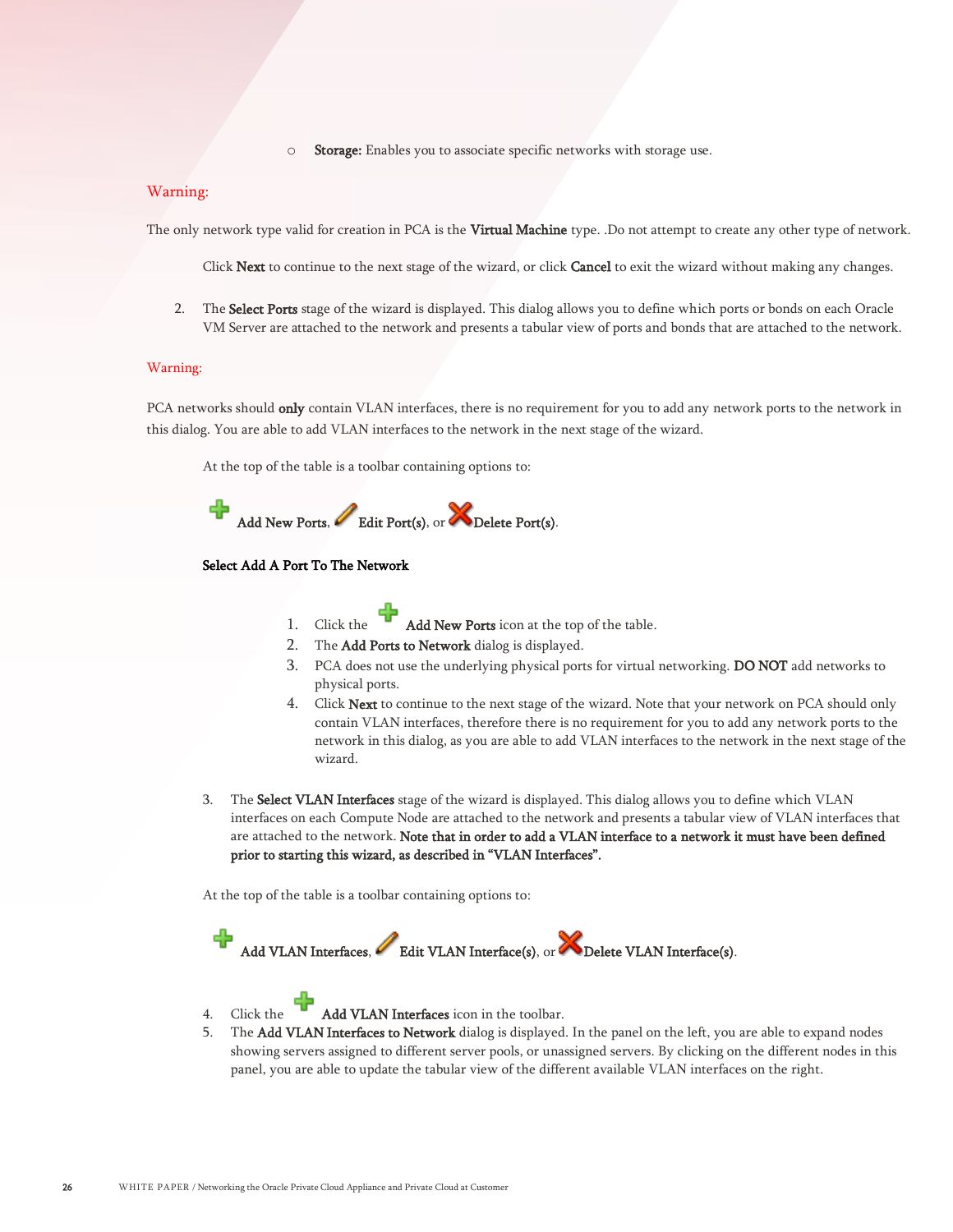#### **Note**

If you have not already defined any VLAN interfaces as described in "VLAN Interfaces", no VLAN interfaces are displayed in this view and you are unable to add any VLAN interfaces to the network. In other words, you must define your VLAN interfaces on the VLAN Interfaces subtab, before attempting to add any VLAN interfaces to a network.

- a. Identify the VLAN interfaces that you wish to add to the network and check the check box alongside them.
- b. Click OK to add the selected VLAN interfaces to the network, or click Cancel to exit without making any changes.

### To Edit A VLAN Interface Within The Network

- c. Select the VLAN interface that you wish to edit within the network.
- d. Click the **Edit VLAN Interface(s)** icon in the toolbar.
- The Edit VLAN Interface(s) dialog is displayed.
- f. For each VLAN interface listed, you are able to edit the MTU setting, and the IP Address assignment settings.
- g. Click OK when you have finished editing VLAN interfaces to save the changes, or click Cancel to exit.

#### To Delete A VLAN Interface From The Network

- h. Select the VLAN interfaces that you wish to remove from the network.
- i. Click the **Delete VLAN Interface(s)** icon.
- j. The Delete Confirmation dialog box is displayed. Click OK to delete the VLAN interface from the network.

When you have finished adding any VLAN interfaces to the network, you are able to click Finish to save the new network configuration. Alternatively, you can click Cancel to exit the wizard without saving the network changes. Note that if you edited the configuration for a Port, Bond or VLAN interface in any of the sub-wizards, these changes have already been affected.

#### <span id="page-26-0"></span>Edit Existing Network

It is possible to edit the configuration for an existing network. The steps and options to do so are described below.

#### To edit the configuration for an existing network:

- 1. On the Networking tab, click the Networks subtab link and select the network that you wish to edit.
- 2. Click the **Edit Network** icon in the toolbar.
- 3. A dialog opens to allow you to reconfigure the network. The dialog has three separate tabs:
	- Configuration:: A tab containing a form allowing you to edit the following information:
		- o Name: The name of the network in Oracle VM Manager.
		- o Description: Optional information you would like to add about this network.
		- o Network Uses: A set of check boxes that allow you to define the various network roles or channels that are enabled on the network.

Note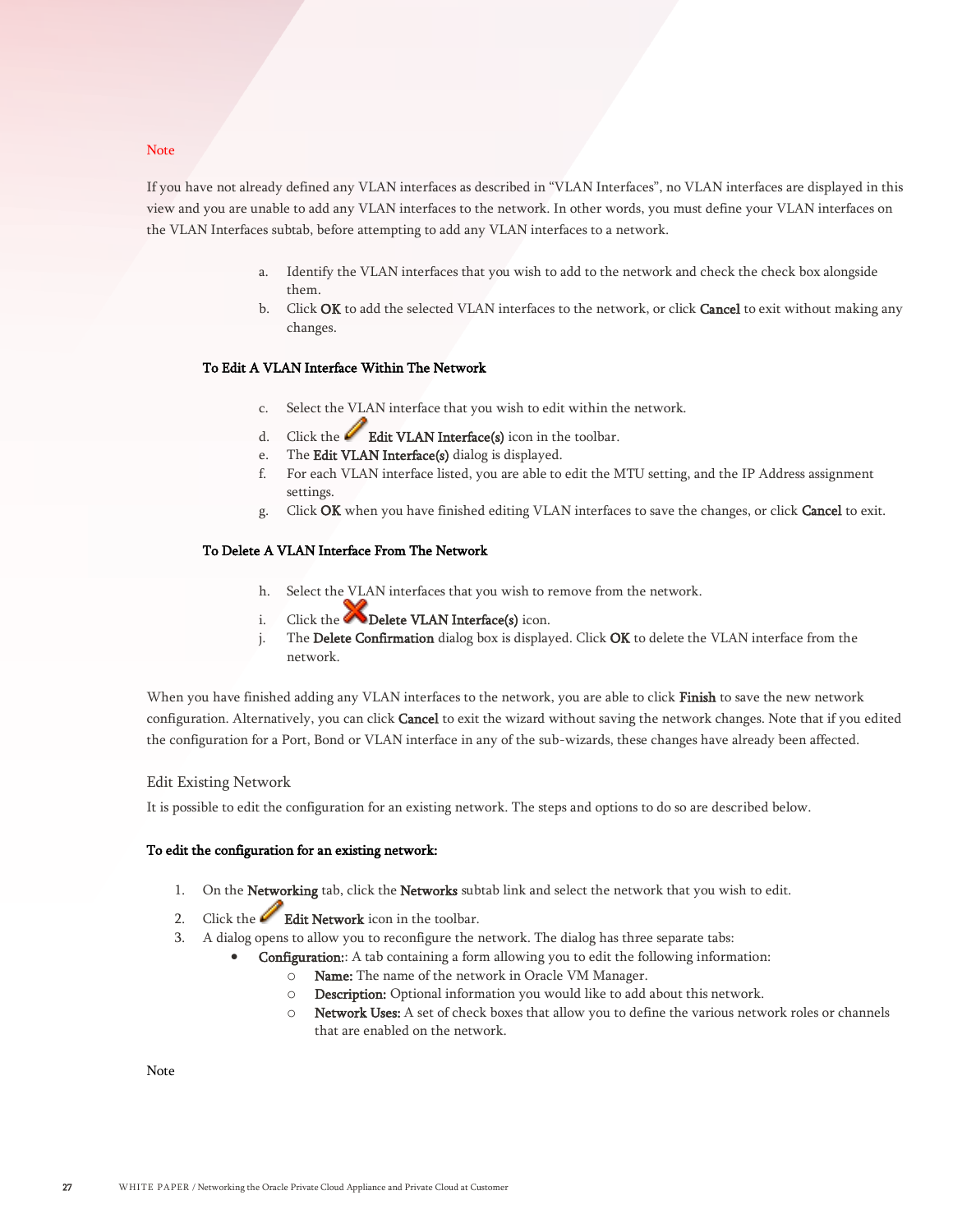If the network is used by many servers, modifying this parameter may cause the edit operation to take several minutes to complete.

- Management: Used to manage the physical Oracle VM Servers in a server pool, for example, to update the Oracle VM Agent on the different Oracle VM Servers. This network function is assigned to at least one network by default.
- Live\_Migrate: Used to migrate virtual machines from one Oracle VM Server to another in a server pool, without changing the status of the virtual machine.
- Cluster\_Heartbeat: Used to verify if the Oracle VM Servers in a clustered server pool are up and running.
- Virtual\_Machine: Used for the network traffic between the different virtual machines in a server pool.
- Storage: Reserved for future use and currently has no practical function or application.

#### Warning:

The only network type valid for creation in PCA is the Virtual Machine type. Do not attempt to create any other type of network.

- Ports: A tab allowing you to manage which ports or bonds on each Oracle VM Server are attached to the network. This feature is not used on PCA. Do not edit or add physical ports to networks.
- VLAN Interfaces: A tab allowing you to manage which VLAN interfaces are attached to the network. This tab contains a tabular view of VLAN interfaces that are already attached to the network. At the top of the table is a toolbar containing options :

Add VLAN Interfaces, Edit VLAN Interface(s), or Delete VLAN Interface(s).

#### To Add A VLAN Interface To The Network

a. Click the **Add VLAN Interfaces** icon in the toolbar.

b. The Add VLAN Interfaces to Network dialog is displayed. In the panel on the left, you are able to expand nodes showing servers assigned to different server pools, or unassigned servers. By clicking on the different nodes in this panel, you are able to update the tabular view of the different available VLAN interfaces on the right.

#### Note:

If you have not already defined any VLAN interfaces as described in "VLAN Interfaces", no VLAN interfaces are displayed in this view and you are unable to add any VLAN interfaces to the network. In other words, you must define your VLAN interfaces on the VLAN Interfaces subtab, before attempting to add any VLAN interfaces to a network.

> c. Identify the VLAN interfaces that you wish to add to the network and check the check box alongside them.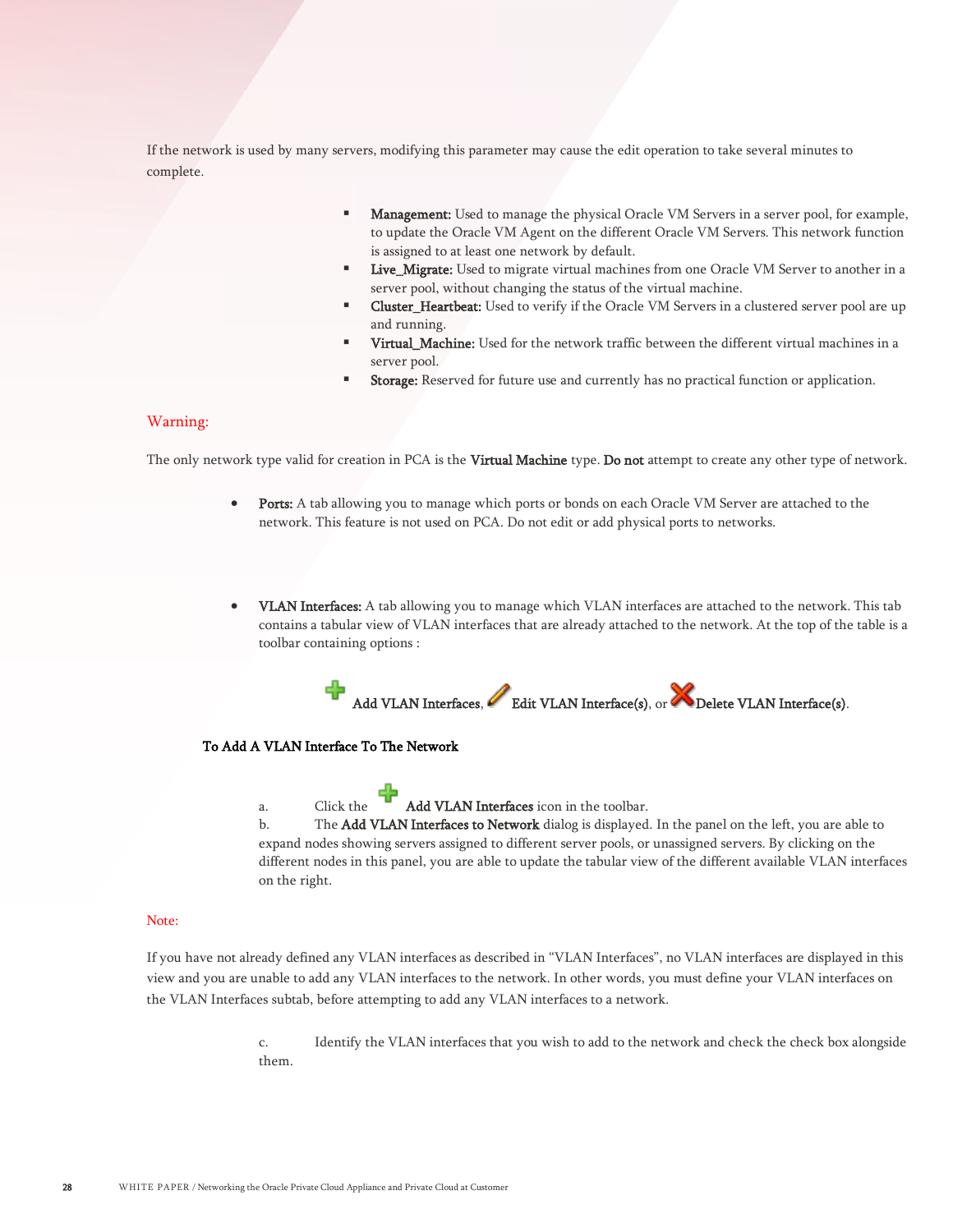d. Click OK to add the selected VLAN interfaces to the network, or click Cancel to exit without making any changes.

### To Edit A VLAN Interface Within The Network

- e. Select the VLAN interface that you wish to edit within the network.
- f. Click the **Edit VLAN Interface(s)** icon in the toolbar.
- g. The Edit VLAN Interface(s) dialog is displayed.

h. For each VLAN interface listed, you are able to edit the MTU setting, and the IP Address assignment settings.

i. Click OK when you have finished editing VLAN interfaces to save the changes, or click Cancel to exit.

### To Delete A VLAN Interface From The Network

j. Select the VLAN interfaces that you wish to remove from the network.

k. Click the **Delete VLAN Interface(s)** icon.

l. The Delete Confirmation dialog box is displayed. Click OK to delete the VLAN interface from the network.

When you have finished editing the network, click OK to save the changes, or Cancel to exit out of the dialog without saving any changes.

<span id="page-28-0"></span>Delete Existing Network

It is possible to delete a network. The steps and options to do so are described below.

#### To delete a network:

- 1. On the Networking tab, click the Networks subtab link and select the network that you wish to delete.
- 2. Click the **Delete Network** icon in the toolbar.
- 3. The Delete Confirmation dialog box is displayed. Click OK to delete the network.

### <span id="page-28-1"></span>BEST PRACTICES FOR PCA NETWORKING

The following summarizes PCA Networking Best Practices:

- Keep software levels up to date with current versions, to close security exposures and avoid prevent experiencing of fixed bugs.
- Install the Oracle VM Guest Additions to improve operational flexibility and to assist in tracking networking information within the VMs themselves. The Guest Additions are described at https://docs.oracle.com/cd/E64076\_01/E64083/html/vmadm-guestadd.html
- Segregate VM traffic from PCA Management traffic using VLANs assigned to the VM traffic and the Management Network.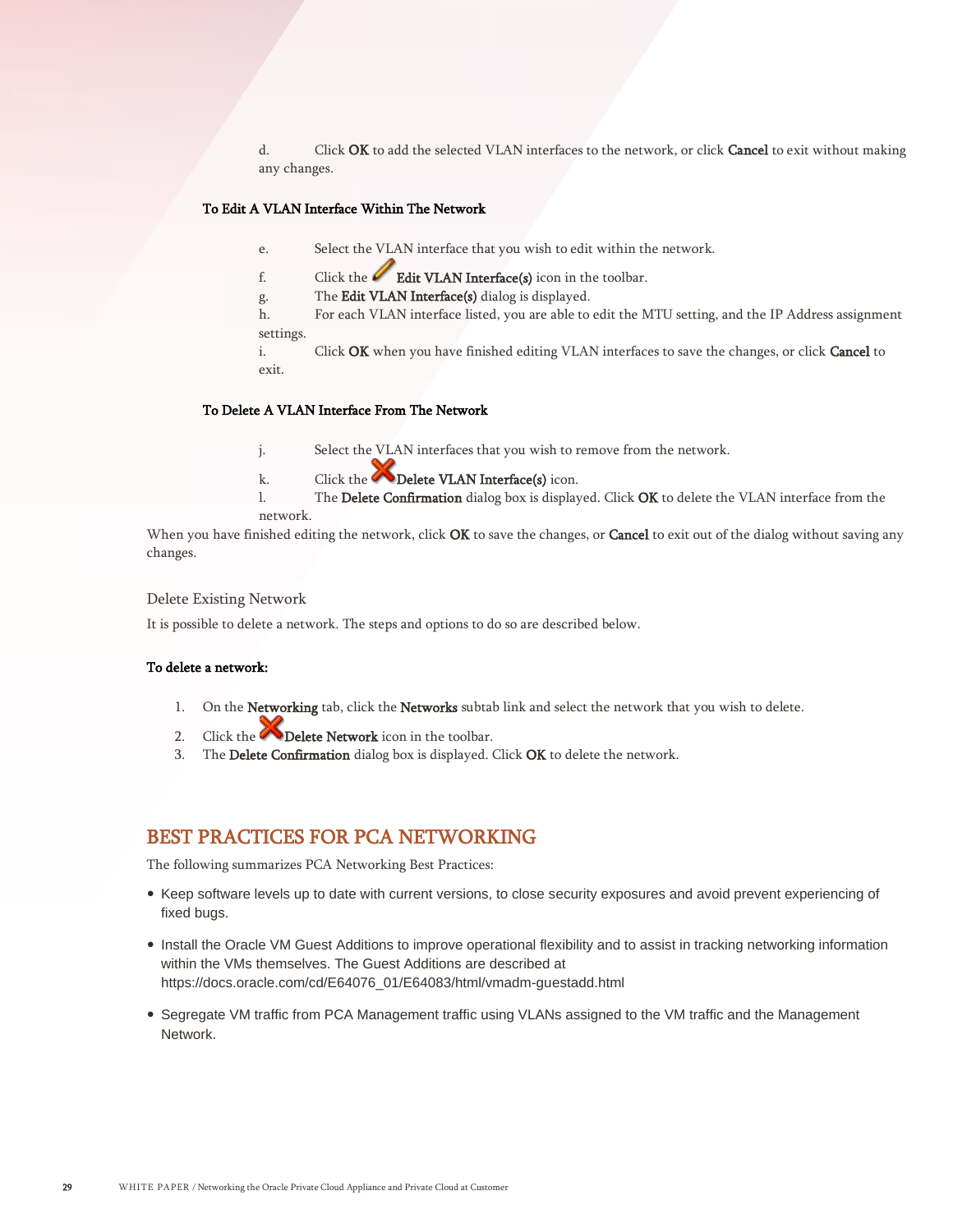- Consider the use of a bastion host to connect the administrative network of the PCA to the administration and/or maintenance network of the data center for out of band access to the PCA if required. Do not, however, connect the administration network to any data center network.
- Use PCA internal networks for inter-VM communication. This provides better performance and isolation. Use different VLANs for independent applications so they can operate without interference or the need to coordinate network design.
- All network traffic placed on a network with external connections, either the default external network, a custom external network, or VLANs on top of either of those, will exit the PCA. If that traffic was intended for another VM within the PCA, the external switch will simply return it to the PCA, an unnecessary use of external facing bandwidth. Use the default internal network instead.
- Consider the implementation of Dynamic Resource Scheduler (DRS) policies not only on CPU utilization of your PCA Compute Nodes, but on networking thresholds to migrate VMs to Compute Nodes with lower network utilization and more available bandwidth.
- The 100Gb Ethernet networks on PCA provide substantially higher performance for applications with high network traffic between members of an application cluster. Isolate networks and traffic to as few compute nodes as possible to preserve backplane bandwidth.
- . Use VLAN based networks on top of the default external, default internal, or custom external networks.
- The PCA provides you with up to 256 VLANs per Tenant Group (PCA) or VM Zone (PCC). This can allow for highly complex networking configurations which can lead to complex routing and debugging. Simplify wherever possible, but make no simpler than necessary.
- VLANs and custom internal/external networks make it possible to internalize functions such as load balancers and firewall previously principally implemented as black box physical appliances. By utilizing VMs as firewalls, load balancers, and even routers, (All functions which can be implemented in a simple Oracle Linux VM or using third party virtual appliances) significant cost reductions can be realized.
- Applications and VMs with high or dedicated bandwidth requirements to other VMs and associated applications should be considered candidate for dedicated intra-VM VLANs.
- For highly secure point to point intra-VM traffic use a VLAN with only the required endpoint VMs on it. A single application VM to database VM connection is but one example.
- Applications with high message traffic to external hosts benefit from the faster external connectivity PCA has to datacenter networks. PCA network connections can be 100, 40, 25 or 10 Gb Ethernet, and can use LACP for load balancing. If throughput between PCA and other hosts is a gating factor for performance, PCA provides the opportunity for custom networks that may be dedicated to a single network or group of VLANs. Possible uses include dedicated connectivity to database servers like Exadata, to backup and restore traffic, to external firewalls or load balancers.

### <span id="page-29-0"></span>**Restrictions**

- Oracle QSFP+ transceivers must be used in port 5.
- Oracle transceivers and cables should be used unless there is a requirement to support media other than multi-mode fiber. For connections to other media (for example, single mode fiber), Cisco transceivers which are supported by Cisco in the Nexus 9336 can be used in ports  $1 - 4$  of the spine switches.
- The customer cannot change any settings on the switches
- ACS must be engaged to configure the custom networks.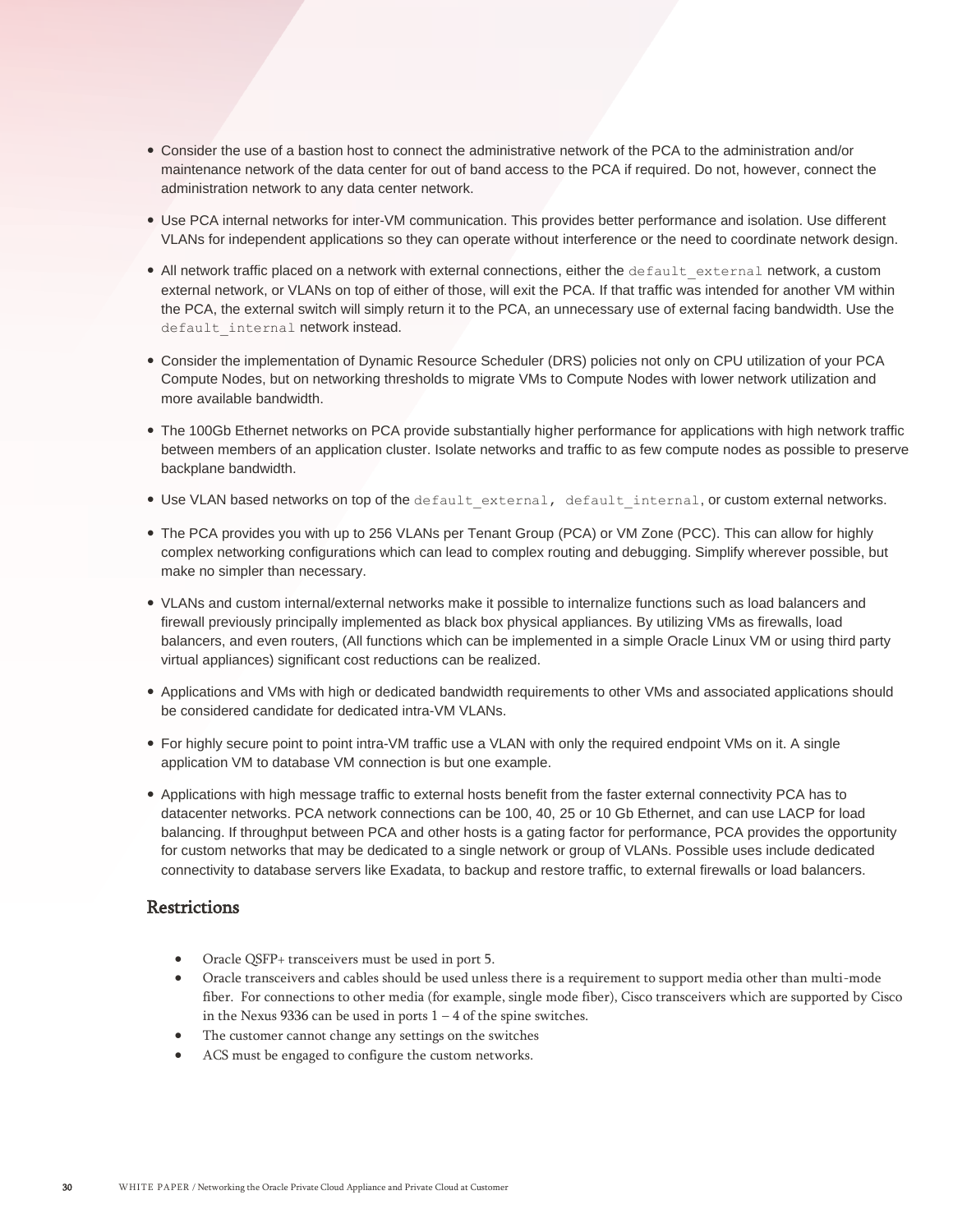This paper has described best practices for applications networking the Oracle Private Cloud Appliance. While these are best practices gathered from years of experience with the PCA, they may not apply in all situations, when in doubt, consult with your Oracle Systems Engineer or Advanced Customer Services for additional information.

# <span id="page-30-0"></span>**CONCLUSION**

The Oracle Private Cloud Appliance has become the ideal platform to host applications which formerly were targeted for Exalogic and commodity servers. This paper describes the advantages of PCA and techniques to migrate applications from earlier platforms to PCA.